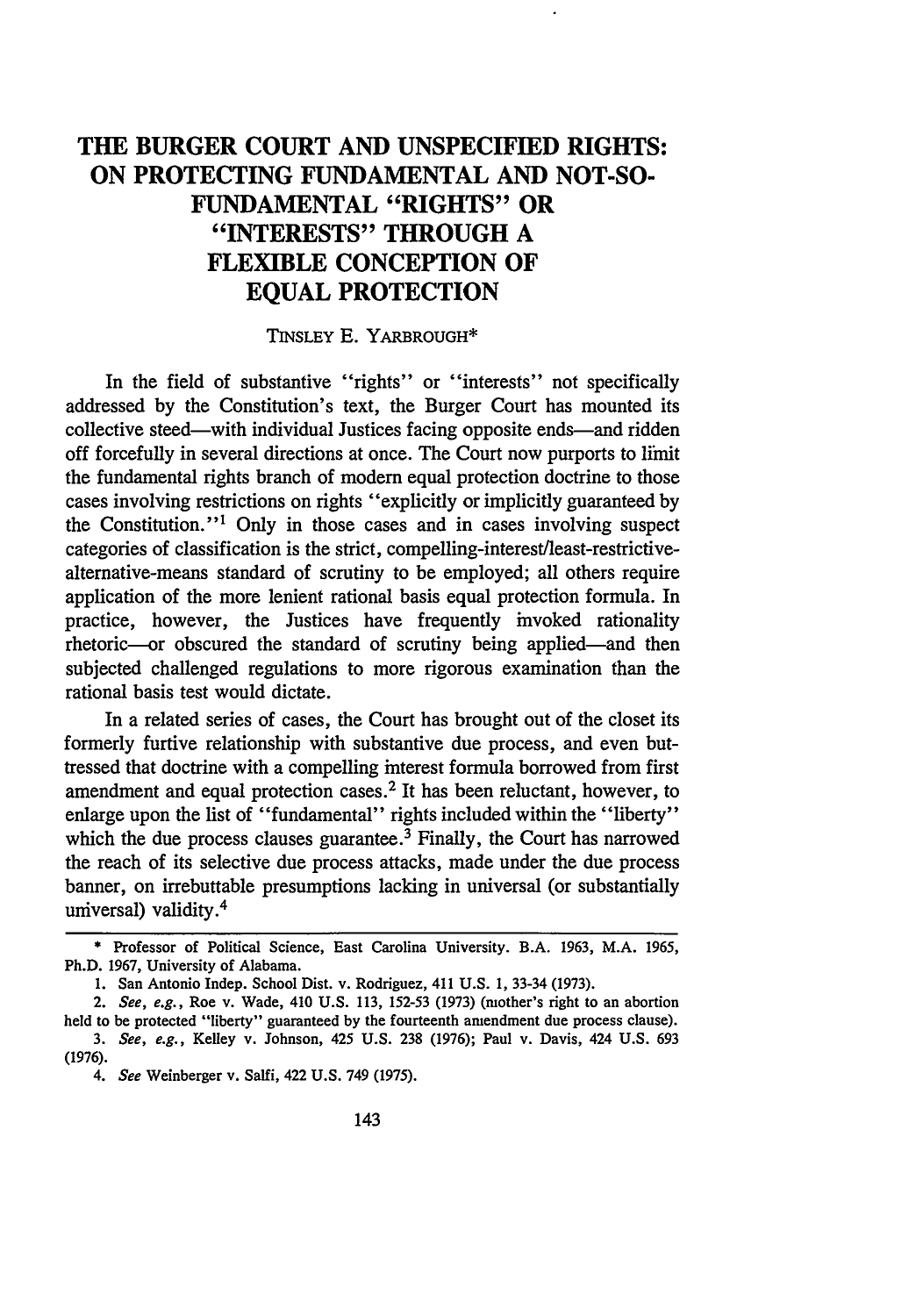The basic thesis of this Article may be briefly summarized: while the Burger Court clearly is committed to the constitutional recognition of interests not specifically mentioned in the document, its efforts toward that end have drawn it into a doctrinal quagmire. As a desirable alternative to its present approaches, it should re-bury substantive due process, dismantle the rigid, two-tiered equal protection formula which it professes to embrace but selectively ignores in practice, and adopt a flexible equal protection standard as the sole tool for affording unspecified rights or interests varying degrees of constitutional protection. This Article first surveys the recent developments alluded to above. The second section analyzes the flexible conception of equal protection now being advanced by Justice Marshall on the Court, while the third elaborates and defends the Article's thesis.

## I. THE BURGER COURT AND UNSPECIFIED RIGHTS: RECENT DEVELOPMENTS

## *A. Equal Protection*

Dissenting in *Shapiro v. Thompson*,<sup>5</sup> Justice Harlan developed an elaborate critique of modern equal protection doctrine. While rejecting as "unwise" the Warren Court's extension beyond race of the suspect categories branch of the "new" equal protection doctrine,<sup>6</sup> Justice Harlan devoted primary attention to what he viewed as the "even more troublesome" fundamental rights branch:<sup>7</sup>

I think this branch of the "compelling interest" doctrine particularly unfortunate and unnecessary. It is unfortunate because it creates an exception which threatens to swallow the standard [rational basis] equal protection rule. Virtually every statute affects important rights [not necessarily given specific mention in the Constitution] **....** Rights such as these are in principle indistinguishable from those involved here, and to extend the "compelling interest" rule to all cases in which such rights are affected would go far toward making this Court a "super-legislature." This branch of the doctrine is also unnecessary. When the right affected is one assured by the Federal Constitution, any infringement can be dealt with under the Due Process Clause. But when a statute affects only matters not mentioned in the Federal Constitution and is not arbitrary or irrational, I must reiterate that I know of nothing which entitles this Court to pick out particular human activities, characterize them as "fundamental," and give them added protection under an unusually stringent equal protection test. $8$ 

<sup>5. 394</sup> U.S. 618, 655 (1969).

*<sup>6.</sup> Id.* at *655,* 659.

*<sup>7.</sup> Id.* at 660.

<sup>8.</sup> *Id.* at 661-62. Justice Black, Justice Harlan's principal jurisprudential antagonist on the Court, also expressed concern about the "super-legislature" implications of the "new" equal protection. *See, e.g.,* Harper v. Virginia Bd. of Elections, 383 **U.S.** 663, 675-80 (1966) (Black, J., dissenting).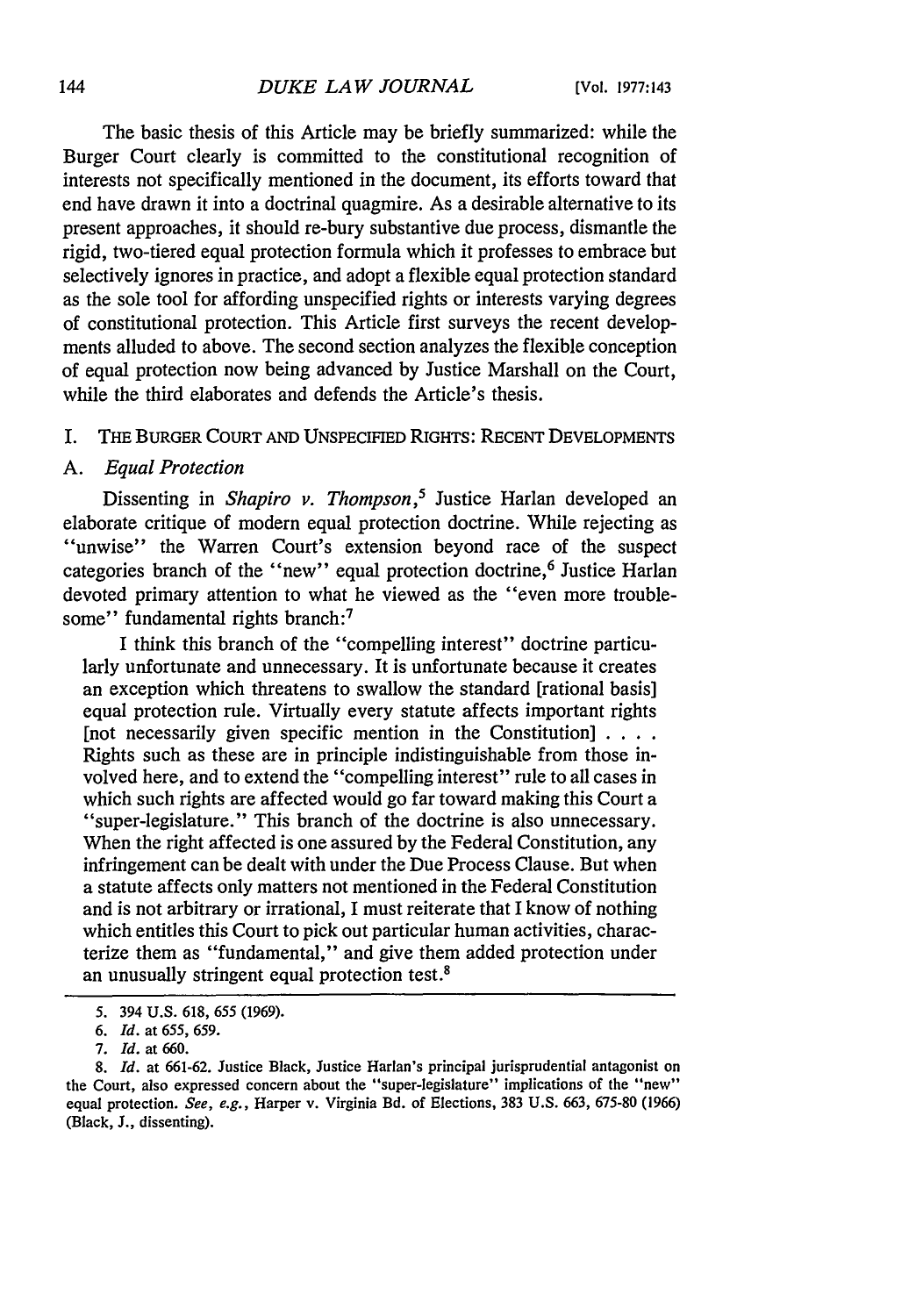Justice Stewart filed a brief concurrence challenging Justice Harlan's reading of the *Shapiro* Court's approach. The majority, he wrote, was not arbitrarily labeling particular activities "fundamental rights" and then subjecting their regulation to strict scrutiny. Instead, it was reserving strict scrutiny in the equal protection field for those laws having a discriminatory impact on an "established constitutional right."<sup>9</sup>

Whatever the accuracy of Justice Stewart's reading of *Shapiro,* the Burger Court has endorsed his interpretation of the fundamental rights doctrine in the equal protection field. Its most emphatic statement to date came in *San Antonio Independent School District v. Rodriguez,10* the 1973 case affirming Texas' scheme for financing public schools largely through local property taxes. Since the system at issue there resulted in budget disparities among school districts, its challengers urged application of the compelling interest standard, claiming suspect wealth discrimination and infringements on the fundamental right to an equal education. The Court, in an opinion written by Justice Powell, declined the invitation and instead found the system rationally related to a state interest in local control of education. In rejecting the claim that any law creating inequities in education is per se amenable to strict scrutiny, Justice Powell observed:

It is not the province of this Court to create substantive constitutional rights in the name of guaranteeing equal protection of the laws. Thus, the key to discovering whether education is "fundamental" is not to be found in comparisons of the relative societal significance of education as opposed to subsistence or housing. Nor is it to be found by weighing whether education is as important as the right to travel. Rather, the answer lies in assessing whether there is a right to education explicitly or implicitly guaranteed by the Constitution."<sup>11</sup>

In Justice Powell's view, failure to limit the fundamental rights branch of equal protection analysis to established constitutional rights would convert the Court, as Justice Harlan had warned, into a super-legislature.12

Even before *Rodriguez,* of course, the Court had rejected strict scrutiny of welfare and related regulations. In *Shapiro,* Justice Brennan had asserted for the majority that the one-year waiting requirement for welfare benefits at issue there denied one class of needy residents the opportunity "to obtain the very means to subsist-food, shelter, and other necessities of life. $113$  Since, however, the effect of the waiting requirement on the established right of interstate travel was available as a triggering device in

13. 394 U.S. at 627.

<sup>9. 394</sup> U.S. at 642.

<sup>10. 411</sup> U.S. 1 (1973). For a recent reaffirmation of the *Rodriguez* approach, see Massachusetts Bd. of Retirement v. Murgia, 427 U.S. 307 (1976).

<sup>11. 411</sup> U.S. at 33-34.

<sup>12.</sup> Id. at 31.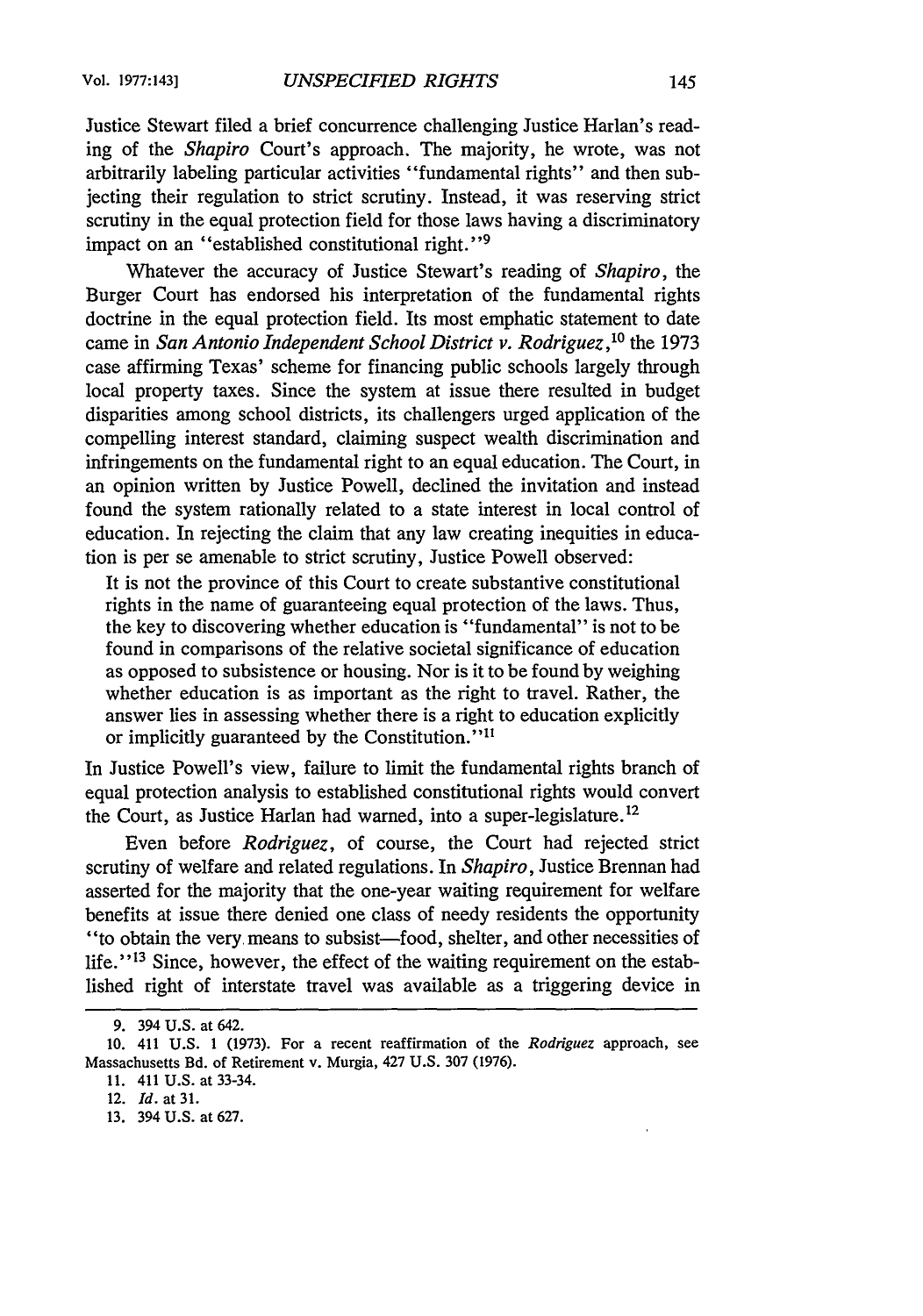*Shapiro*, the "necessities of life" language was unnecessary for an application of strict scrutiny in the case. And the Burger Court has refused to recognize a fundamental right to the necessities of life in equal protection and due process contexts. In language foreshadowing Justice Powell's pronouncements for the *Rodriguez* majority, for example, Justice White concluded for the Court in a 1972 case: "We do not denigrate the importance of decent, safe, and sanitary housing. But the Constitution does not provide judicial remedies for every social and economic ill. We are unable to perceive in that document any constitutional guarantee of access to dwellings of a particular quality . . . .<sup>14</sup> During the 1975 term, moreover, the Court rejected "the proposition that a right of governmental employment *per se* is fundamental" in an equal protection context.<sup>15</sup>

In such cases, the Court has held, the rational basis standard traditionally employed in economic cases is applicable. 16 As if to underscore the extremely lenient nature of that standard, the Court recently overruled its 1957 decision in *Morey v. Doud17 -the* sole Supreme Court case in almost half a century invalidating an economic regulation on equal protection grounds. *Morey* had held invalid an Illinois statute exempting the American Express Company from regulations relating to the sale of money orders. In *Dukes v. City of New Orleans,18* the Fifth Circuit had cited *Morey* as its "chief guide" in overturning an ordinance banning from the New Orleans French Quarter all pushcart vendors except those who had continually operated the same business in the Quarter for the past eight years. A unanimous Supreme Court summarily reversed,<sup>19</sup> upholding the ordinance as rationally furthering the purpose of preserving the Quarter's appearance

14. Lindsey v. Normet, 405 U.S. 56, 74 (1972); *cf.* Jefferson v. Hackney, 406 U.S. 535, 546-47 (1972); Richardson v. Belcher, 404 U.S. 78, 81 (1971); Dandridge v. Williams, 397 U.S. 471, 485-86 (1970). For a critical analysis of the Court's reasoning and decisions in the welfare areas, see Reinstein, *The Welfare Cases: Fundamental Rights, the Poor, and the Burden of Proof in Constitutional Litigation,* 44 TEMP. **L.Q. 1 (1970).** For an admiring *pre-Rodriguez* discussion of Burger Court strictures on the scope of equal protection, see Mendelson, *From Warren to Burger: The Rise and Decline of Substantive Equal Protection,* 66 AM. POL. Sci. REV. 1226 (1972). Winter, *The Changing Parameters of Substantive Equal Protection: From the Warren to the Burger Era,* 23 EMORY L.J. 657 (1974), contains a useful survey of equal protection cases decided from Chief Justice Burger's appointment to the end of the 1972-73 term.

*Post-Rodriguez* welfare cases blurring somewhat the equal protection standard being applied include Jimenez v. Weinberger, 417 U.S. 628, 633-34 (1974), and Department of Agriculture v. Moreno, 413 U.S. 528, 533-38 (1973). *See generally* Coven & Fersh, *Equal Protection, Social Welfare Litigation, and the Burger Court, 51* NOTRE DAME LAW. **873** (1976).

15. Massachusetts Bd. of Retirement v. Murgia, 427 U.S. 307, 313 (1976).

16. The modem precedent most frequently cited is Williamson v. Lee Optical Co., 348 U.S. 483 (1955).

17. 354 U.S. 457 (1957).

18. 501 F.2d 706 (5th Cir. 1974), *rev'd,* 427 U.S. 297 (1976).

19. Justice Stevens did not participate in the decision.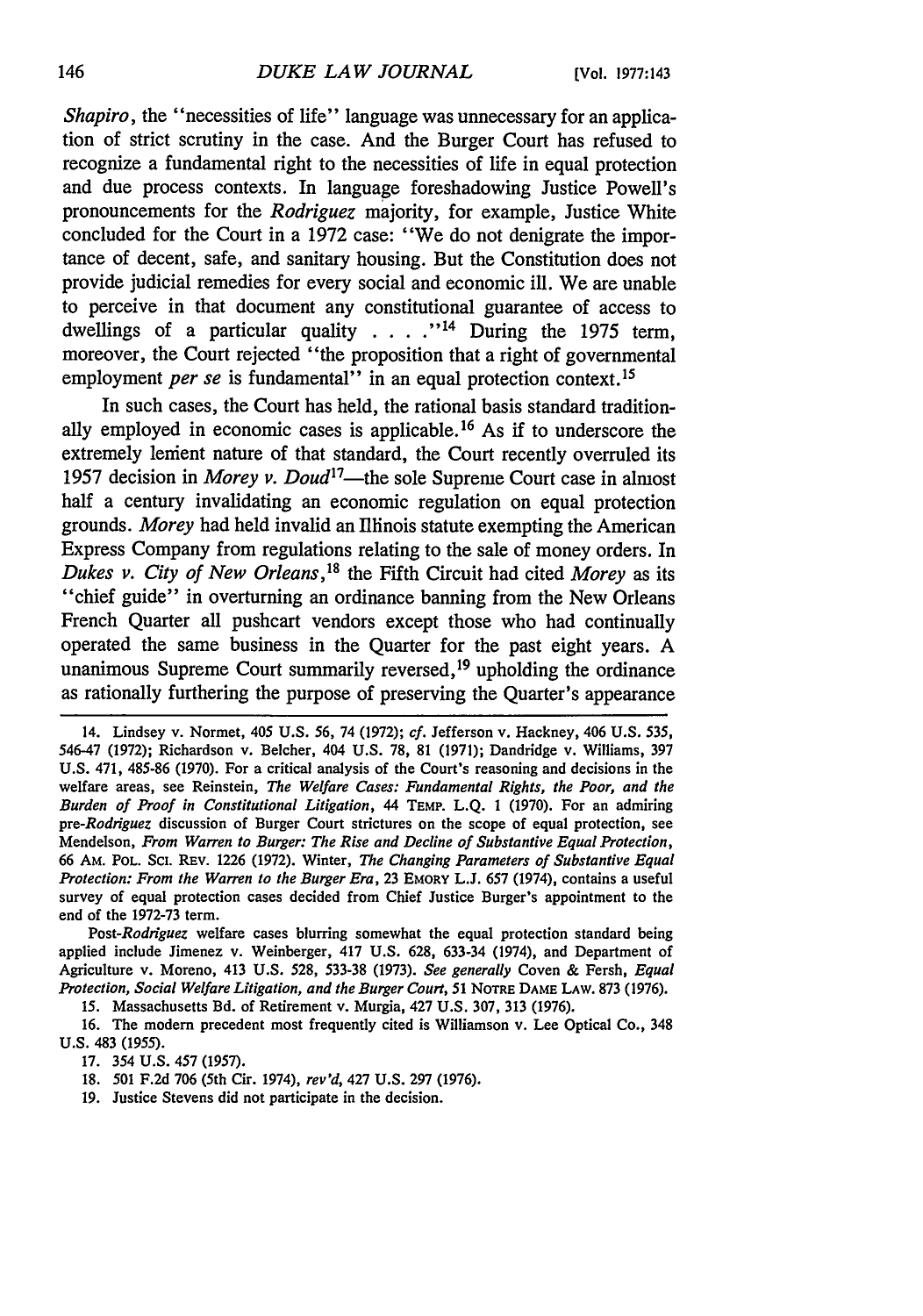and customs and emphasizing that "[w]hen local economic regulation is challenged solely as violating the Equal Protection Clause, this Court consistently defers to legislative determinations as to the desirability of particular statutory discriminations."<sup>20</sup> Characterizing *Morey* as "a needlessly intrusive judicial infringement on the State's legislative powers," the Court concluded that "the decision so far departs from proper equal protection analysis in cases of exclusively economic regulation that it should be, and it is, overruled."<sup>21</sup>

The Court's application of equal protection doctrine, of course, has not been nearly so rigid as its opinions in *Rodriguez* and related cases would seem to require. The *Rodriguez* majority narrowly limited the concept of wealth as a suspect category and the application of the compelling interest standard in wealth discrimination contexts. In dictum, it also defined suspect classes in general as those "saddled with such disabilities, or subjected to such a history of purposeful unequal treatment, or relegated to such a position of political powerlessness as to command extraordinary protection from the majoritarian political process."<sup>22</sup> In other cases, the Court has declined to include  $sex<sub>1</sub><sup>23</sup> age<sup>24</sup>$  or illegitimacy<sup>25</sup> among the suspect

24. *See* Massachusetts Bd. of Retirement v. Murgia, 427 U.S. 307 (1976) (mandatory retirement age for state police not violative of equal protection clause).

25. *See* Mathews v. Lucas, 427 U.S. 495 (1976) (provisions of Social Security Act which require that only illegitimate children must prove, prior to recovery of survivor

<sup>20. 427</sup> U.S. at 303.

<sup>21.</sup> *Id.* at 306.

<sup>22. 411</sup> U.S. at 28.

<sup>23.</sup> *Cf.* Reed v. Reed, 404 U.S. 71 (1971). *But see* Frontiero v. Richardson, 411 U.S. 677, 688 (1973), in which a plurality of Justices included sex within the category of suspect classifications. For illustrations of the varying treatment given sex-related classifications since *Frontiero,* see Califano v. Goldfarb, 97 S. Ct. 1021 (1977) (provision of Social Security Act, 42 U.S.C. § 402(f)(1)(D) (1970), requiring that a widower prove dependency upon his deceased wife in order to collect survivor's benefits held to violate equal protection where proof of dependency was not required for a widow to collect similar benefits); Stanton v. Stanton, 421 U.S. 7 (1975) (statute that distinguished on basis of sex the age at which child reached majority held violative of equal protection clause); Weinberger v. Wiesenfeld, 420 U.S. 636 (1975) (Social Security Act's gender-based denial of survivor benefits to widower held violative of equal protection clause); Schlesinger v. Ballard, 419 U.S. 498 (1975) (statute that required mandatory retirement of male military officers at an earlier age than female officers held rational and not violative of the equal protection clause); Geduldig v. Aiello, 417 U.S. 484, 496, n.20 (1974) (denial of disability payments to pregnant women not violative of equal protection clause); Kahn v. Shevin, 416 U.S. 351 (1974) (statute that granted property tax exemption to widow but not widower not violative of equal protection clause). In its most recent treatment of a sex-based classification in the context of a state statute, the Court struck down an Oklahoma law which allowed women to purchase 3.2 beer at eighteen years of age while forbidding men to purchase the beverage until they reached twenty-one. Justice Brennan, writing for the Court, held that the statute failed to satisfy equal protection standards for classifications by gender which require that such classifications "serve important governmental objectives and . .. be substantially related to achievement of those objectives." Craig v. Boren, 97 **S.** Ct. 451, 457 (1976).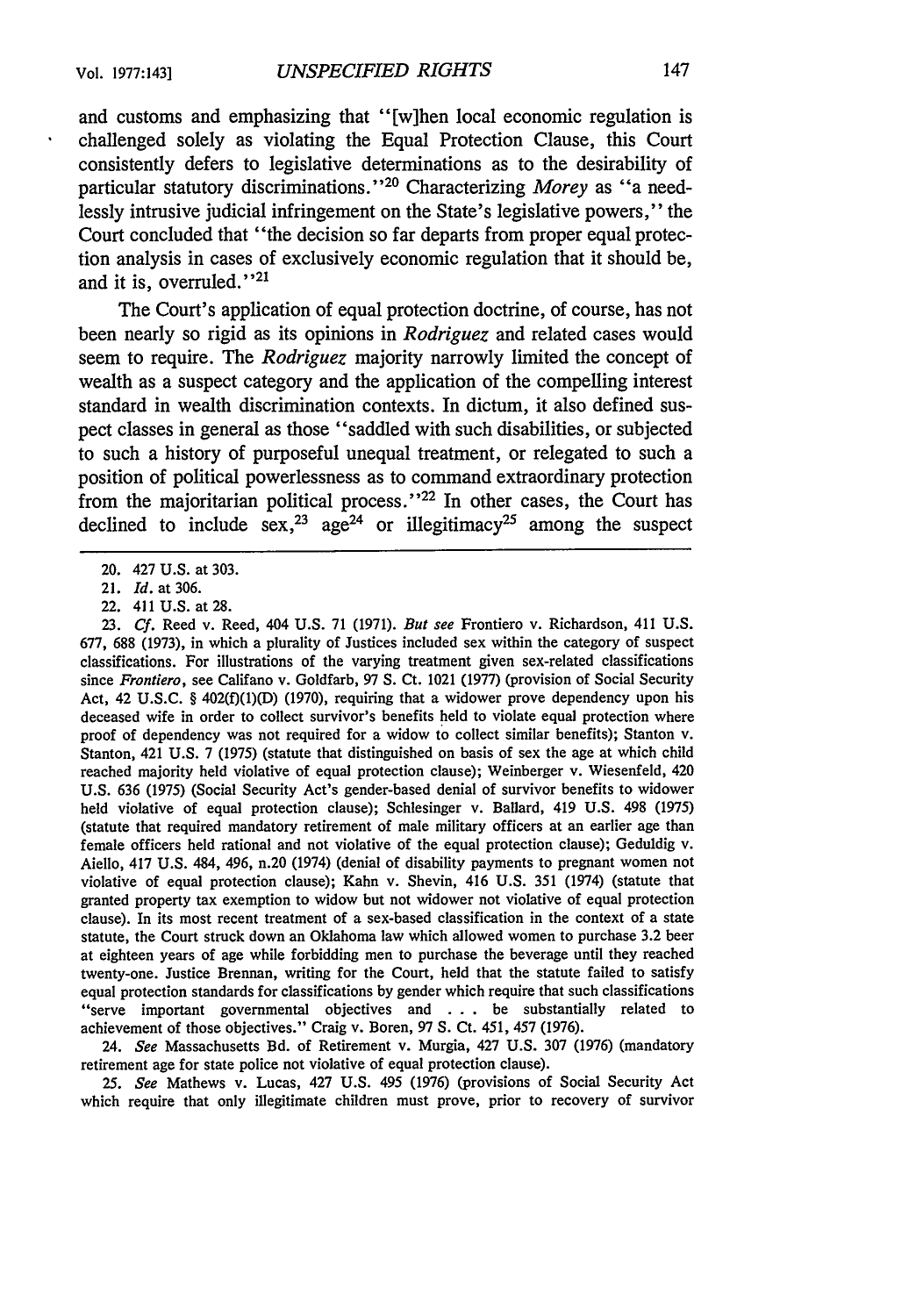categories of classification. <sup>26</sup>

While the Court has generally invoked the rhetoric of traditional equal protection analysis in such cases, it recently characterized the standard to be employed in cases involving classifications based on illegitimacy as one of "less than strictest scrutiny,"<sup>27</sup> adding that such a standard was "not a toothless one."<sup>28</sup> More significantly, it has actually subjected the regulations at issue in these and related cases to stricter standards of scrutiny than required by the rational basis formula. While accepting justifications for such regulations which would normally be considered inadequate under strict review standards,  $29$  the Court has insisted that challenged provisions actually be related to asserted legislative goals and has even invalidated certain statutes clearly designed to further a legitimate governmental purpose. In *Reed v. Reed*,<sup>30</sup> the landmark among cases of this kind, the Court declared unconstitutional a probate provision which granted men automatic preference over women in the appointment of administrators for decedents' estates. The regulation was defended as a device for reducing the workload of probate courts. Chief Justice Burger agreed for the Court that such an objective "[c]learly . . . is not without some legitimacy." He added, however: "To give a mandatory preference to members of either sex over members of the other, merely to accomplish the elimination of hearings on the merits, is to make the very kind of arbitrary legislative choice forbidden by the Equal Protection Clause of the Fourteenth Amendment **... ."I'** In cases involving "semi-suspect" classifications, and in certain other cases in which application of strict scrutiny was sought, the Burger Court has plowed a middle ground between the extremely stringent compelling interest stand-

benefits, that deceased wage earner was child's parent and that child was actually dependent on wage earner do not violate equal protection clause).

26. Alienage remains among the suspect classifications. *See, e.g.,* In re Griffiths, 413 U.S. 717 (1973) (exclusion of aliens from practice of law violates equal protection clause); Graham v. Richardson, 403 U.S. 365, 372, 376 (1971) (denial of welfare benefits to aliens violative of equal protection). However, federal regulations bearing unequally on aliens are not infrequently upheld on the basis of Congress' power over immigration and naturalization. *See* Mathews v. Diaz, 426 U.S. 67, 79-80 (1976) (five-year residence requirement for aliens before receiving Medicare not violative of fifth amendment). *But see* Hampton v. Mow Sun Wong, 426 U.S. 88, 100-05 (1976) (exclusion of aliens from federal civil service jobs violates fifth amendment).

27. Mathews v. Lucas, 427 U.S. 495, 510 (1976).

**28.** *Id.*

**29.** In *Lucas,* for example, the Court upheld a social security regulation limiting the survivor rights of illegitimate children, a provision enacted "obviously to serve administrative convenience." *Id.* at **509.** *Cf.* Stanley v. Illinois, 405 **U.S.** 645, **656 (1972)** (statute denying unwed fathers a fitness-for-custody hearing upon death of mother violative of equal protection); Shapiro v. Thompson, 394 **U.S. 618, (1969)** (statutes denying welfare assistance to residents of less than one year held to violate equal protection clause).

**30.** 404 **U.S. 71 (1971).**

**31.** *Id.* at **76.** Also see Chief Justice Burger's opinion in Jimenez v. Weinberger, 417 **U.S. 628** (1974) (distinctions based on illegitimacy under the Social Security Act).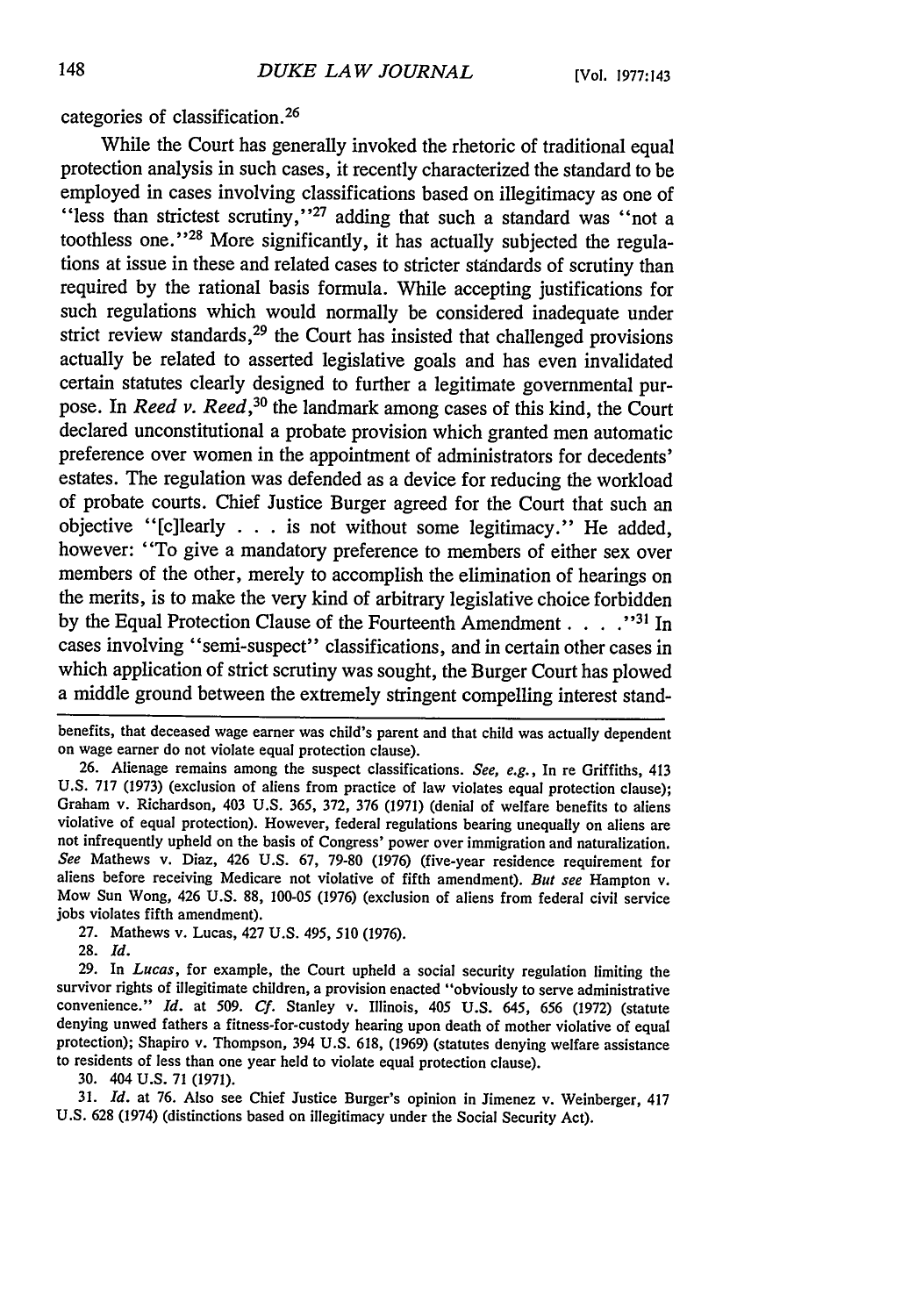ard and the total lack of scrutiny implicit in the rational basis test. In a number of cases seemingly appropriate for a compelling interest mode of analysis, on the other hand, the Court has imposed somewhat imprecise but apparently less stringent standards of scrutiny. <sup>32</sup>

## *B. Substantive Due Process*

In explaining the Warren Court's reliance on equal protection as its principal tool for expanding the scope of substantive constitutional rights, Wallace Mendelson logically assumed: "Return to nonprocedural due process was unthinkable; its unhappy history is still too vivid."<sup>33</sup> Ironically, however, in the same term in which the *Rodriguez* majority purported to articulate significant restrictions on the reach of Warren Court precedents in the equal protection field, the Court also openly embraced and enhanced the concept of substantive due process. Speaking for the majority in *Roe v. Wade* , 34 Justice Blackmun chose to find the ambulatory right of privacyand within it a right to abort pregnancies—not in the "penumbras" of specific Bill of Rights guarantees,  $35$  nor in the enigmas of the ninth amendment,<sup>36</sup> but "in the Fourteenth Amendment's concept of personal liberty."<sup>37</sup> Moreover, he ascribed to the doctrine a greater bite than that evident in the rhetoric of earlier cases, including perhaps those decided during the heyday of substantive due process in the economic field. Noting that only "fundamental rights" were included within the privacy concept,<sup>38</sup> he concluded that "[w]here certain 'fundamental rights' are involved," application of the compelling interest test is required and laws touching such rights

The standard of analysis has been similarly blurred in a number of first amendment and first amendment-cum-equal protection cases. *See, e.g.,* Pell v. Procunier, 417 U.S. 817 (1974); Storer v. Brown, 415 U.S. 724 (1974); American Party v. White, 415 U.S. 767 (1974); Branzburg v. Hayes, 408 U.S. 665 (1972). For a brief analysis of this line of cases, see Yarbrough, *The Burger Court and Freedom of Expression,* 33 WASH. & **LEE** L. REv. 37, 81-82 (1976).

In a sympathetic discussion of early Burger Court decisions blurring the standards of equal protection, Professor Gunther has advocated means-oriented scrutiny of challenged legislation as an alternative to the "new" equal protection. *See* Gunther, *The Supreme Court, 1971 Term-Foreword: In Search of Evolving Doctrine on a Changing Court: A Model for a Newer Equal Protection,* 86 HARv. L. REV 1 (1972).

- 33. Mendelson, *supra* note 14, at 1232.
- 34. 410 U.S. 113 (1973). *See also* Doe v. Bolton, 410 U.S. **179** (1973).
- *35. See* Griswold v. Connecticut, 381 U.S. 479, 484 (1965).
- **36.** *Id.* at 486-99 (Goldberg, **J.,** concurring).
- 37. 410 U.S. at 153.
- 38. *Id.* at 152.

<sup>32.</sup> *See, e.g.,* Marston v. Lewis, 410 U.S. 679 (1973) and Burns v. Fortson, 410 U.S. 686 (voting and travel); Eisenstadt v. Baird, 405 U.S. 438 (1972) (privacy). *See also* Lubin v. Panish, 415 U.S. 709, 718, (1974) and Bullock v. Carter, 405 U.S. 134, 142-44 (1972) (both striking down financial barriers to candidate access to election ballots on the ground that the restrictions were not "reasonably necessary" to the accomplishment of state interests in electoral integrity).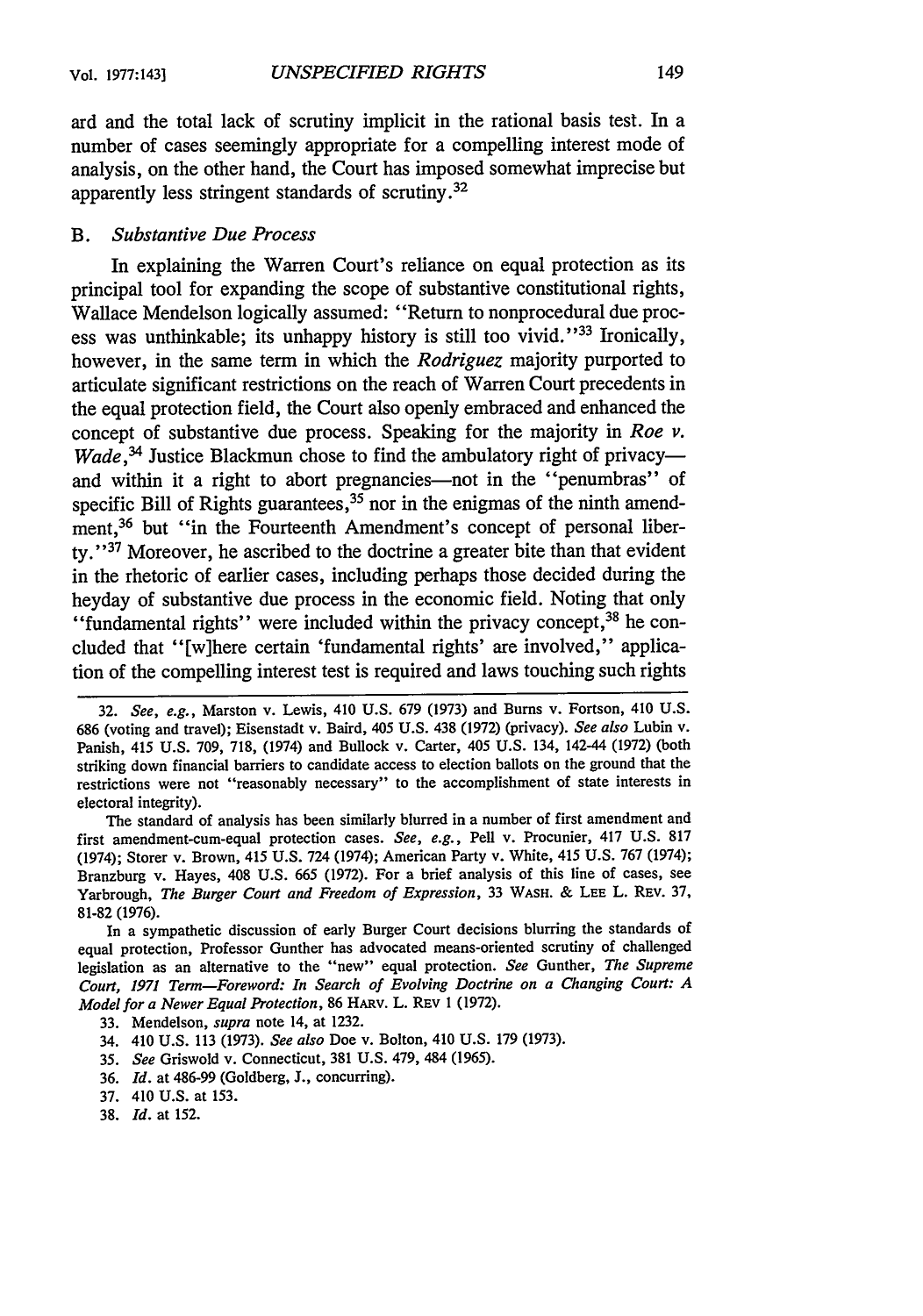are to be narrowly drawn.<sup>39</sup> Justice Blackmun quoted approvingly<sup>40</sup> from Justice Holmes' dissent in *Lochner v. New York4l* attacking that Court's use of substantive due process to rule on the wisdom of legislation and admonishing the majority that "the accident of our finding certain opinions natural and familiar or novel and even shocking ought not to conclude our judgment upon the question whether statutes embodying them conflict with the Constitution of the Umited States."<sup>42</sup> As Justice Rehnquist acidly observed in dissent, however, the result reached by the *Roe* majority was "more closely attuned to the majority opinion of Mr. Justice Peckham in [the *Lochner*] case."<sup>43</sup>

Its expansive rhetoric to the contrary, *Roe* has not been the harbinger of a broad and vigorous application of substantive due process by the Burger Court. In one recent case, 44 in fact, the Court, speaking through *Roe* dissenter Justice Rehnquist, appeared to read *Roe* as basing the right of privacy on the penumbral concept, in the manner of Justice Douglas' opinion in *Griswold v. Connecticut*,<sup>45</sup> rather than on substantive due process. Citing *Roe,* Justice Rehnquist wrote: "While there is no 'right of privacy' found in any specific guarantee of the Constitution, the Court has recognized that 'zones of privacy' may be created by more specific constitutional guarantees and thereby impose limits upon governmental power."<sup>46</sup> More significantly, the Court has been reluctant to expand the scope of substantive rights covered by the due process guarantee and has appeared to adopt a two-tiered (or, perhaps, multi-tiered) substantive due process formula in cases involving noneconomic activities which bears some resemblance to its articulated approach in the equal protection field.

Paul v. Davis,<sup>47</sup> decided during the 1975-76 term, gave the word "liberty" in the due process clauses an unusually restrictive reading. Police in the Louisville, Kentucky, area had circulated to about 800 merchants a five-page flyer containing mugshots of "active shoplifters." For fifteen years, area police had circulated similar notices for a variety of offenses, and included in the flyers were numerous individuals who had never been convicted of any crime and whose only "offense" was having been arrested for shoplifting. Among those identified in the flyer as "known to be active in [the shoplifting] field" was one Edward Charles Davis, III, whose photo

- 46. 424 U.S. at 712-13.
- 47. 424 U.S. 693 (1976).

<sup>39.</sup> *Id.* at **155.**

<sup>40.</sup> *Id.* at 117.

<sup>41. 198</sup> U.S. 45 **(1905).**

<sup>42.</sup> *Id.* at 76.

<sup>43. 410</sup> U.S. at 174.

<sup>44.</sup> Paul v. Davis, 424 U.S. 693 (1976).

*<sup>45.</sup>* 381 U.S. 479 (1965).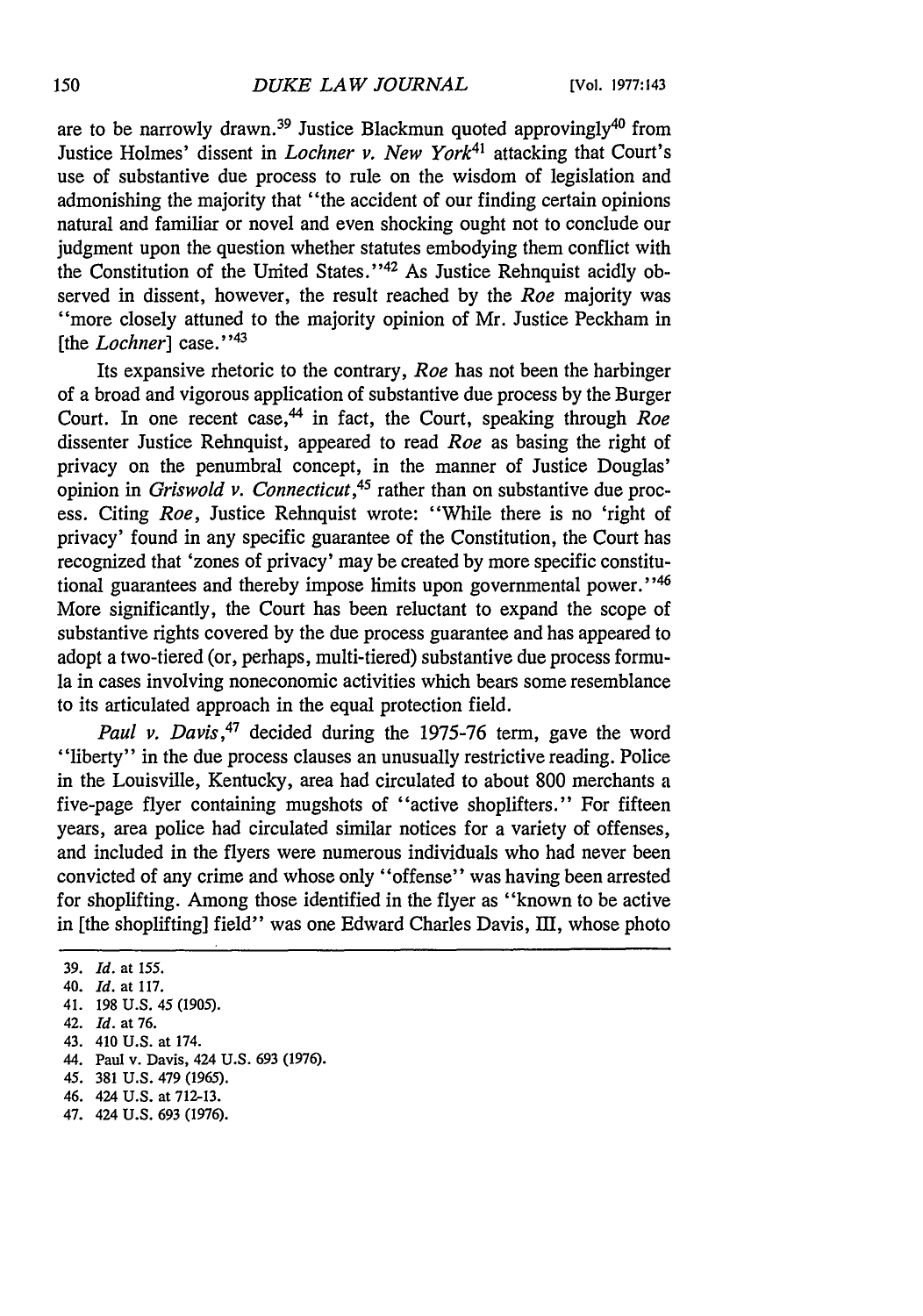and name appeared on the second page. Davis had been arrested by a store's security police more than seventeen months before distribution of the flyer. Prior to the flyer's circulation, his case had been put into an inactive file; shortly after its distribution, the case had been dismissed. Davis brought suit for injunctive relief and damages in federal district court, claiming that circulation of the flyer denied him due process in that the practice inhibited him from entering business establishments and seriously impaired his future employment opportunities. The district court dismissed, but the court of appeals reversed the dismissal, citing *Wisconsin v. Constantineau*.<sup>48</sup> The Supreme Court, speaking through Justice Rehnquist, reversed the court of appeals and upheld the challenged practice.

*Constantineau* had invalidated Wisconsin's "posting law," under which liquor sales to persons designated excessive drinkers were prohibited and notices to that effect were posted in retail liquor outlets. In striking down the statute, Justice Douglas concluded for the Court: "Where a person's good name, reputation, honor, or integrity is at stake because of what the government is doing to him, notice and an opportunity to be heard are essential."<sup>49</sup> In *Paul*,<sup>50</sup> Justice Rehnquist distinguished *Constantineau* and related cases<sup>51</sup> and rejected "the proposition that reputation alone, apart from some more tangible interests such as employment, is either 'liberty' or 'property' by itself sufficient to invoke the procedural protection of the Due Process Clause."<sup>52</sup> The earlier cases, he wrote, had involved not only injury to reputation but also governmental action altering an individual's legal status:

[Ihe governmental action taken [in *Constantineau]* deprived the individual of a right previously held under state law-the right to purchase or obtain liquor in common with the rest of the citizenry. "Posting," therefore, significantly altered his status as a matter of state law, and it was that alternation of legal status which, combined with the injury resulting from the defamation, justified the invocation of procedural safeguards. The "stigma" resulting from the defamatory character of the posting was doubtless an important factor in evaluating the extent of harm worked by that act, but we do not think that such defamation, standing alone, deprived Constantineau of any "liberty" protected by the procedural guarantees of the Fourteenth Amendment.<sup>53</sup>

52. 424 U.S. at **701.**

53. *Id.* at 708-09. The irony of Justice Rehnquist's reasoning is somewhat amusing. Mr. Constantineau's "legal status" was affected by the "posting law"--and he was thus granted

<sup>48. 400</sup> U.S. 433 (1971).

<sup>49.</sup> Id. at 437.

<sup>50.</sup> 424 U.S. at 701-10.

*<sup>51.</sup> E.g.,* Goss v. Lopez, 419 U.S. 565 (1975); Board of Regents v. Roth, 408 U.S. 564 (1972); Joint Anti-Fascist Refugee Comm. v. McGrath, 341 U.S. 123 (1951); United States v. Lovett, 328 U.S. 303 (1946).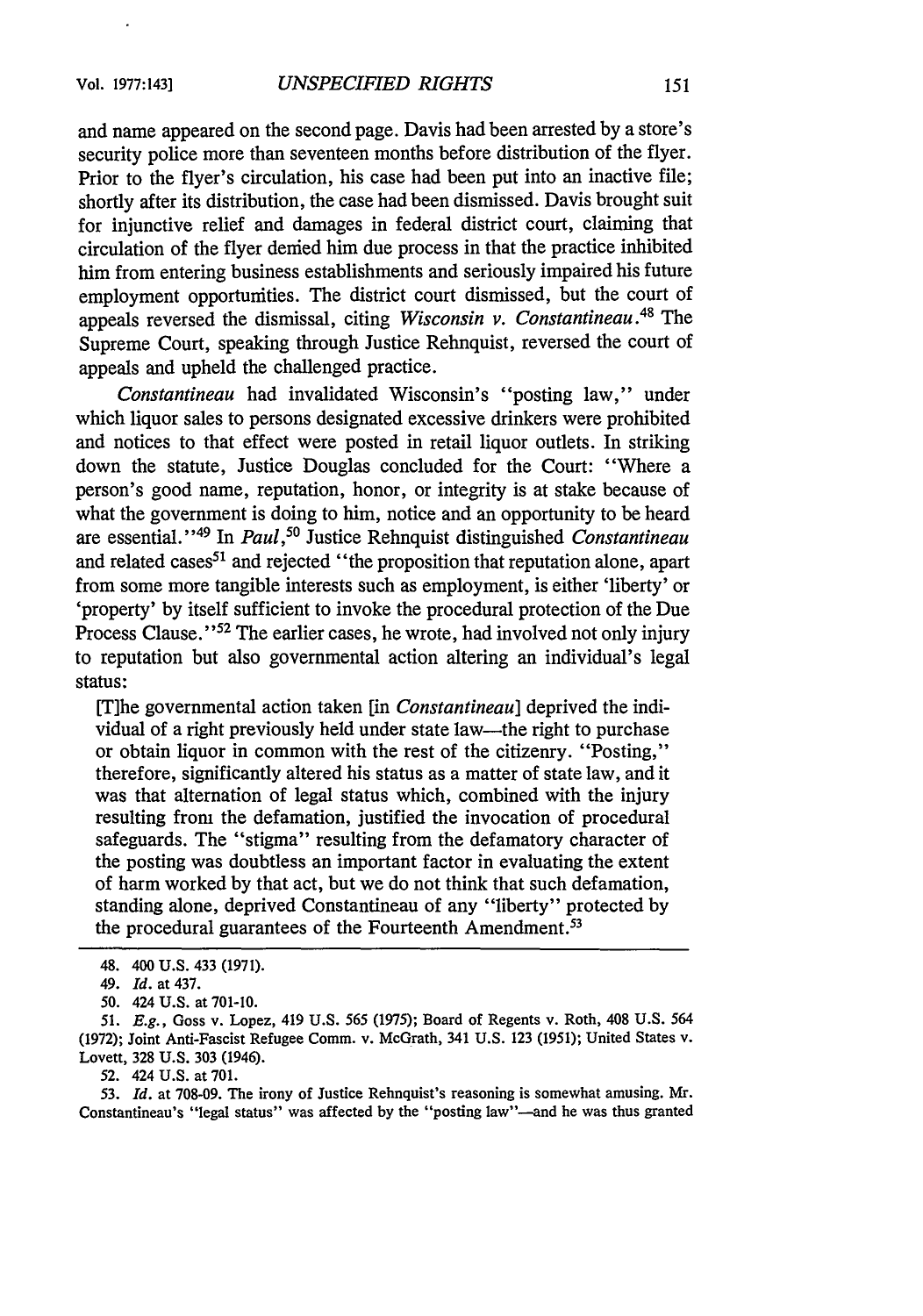Justice Rehnquist also refused to include Davis' claim within the rubric of the privacy concept.<sup>54</sup>

Justice Brennan, joined by Justice Marshall and in part by Justice White, wrote a stinging dissent. Characterizing "the enjoyment of one's good name and reputation" as "among the most cherished of rights,"55 he exclaimed:

The Court today holds that police officials, acting in their official capacities as law enforcers, may on their own initiative and without trial constitutionally condemn innocent individuals as criminals and thereby brand them with one of the most stigmatizing and debilitating labels in our society. If there are no constitutional restraints on such oppressive behavior, the safeguards constitutionally accorded an accused in a criminal trial are rendered a sham, and no individual can feel secure that he will not be arbitrarily singled out for similar *ex parte* punishment by those primarily charged with fair enforcement of the law. The Court accomplishes this result by excluding a person's interest in his good name and reputation from all constitutional protection, regardless of the character of or necessity for the government's actions. The result **. . .** is demonstrably inconsistent with our prior case law and unduly restrictive in its construction of our precious Bill of Rights **....** *56 ,*

Justice Rehnquist's opinion in *Paul v. Davis* placed the case closest perhaps to that line of decisions involving claims that notice and some sort of hearing-i.e., procedural due process-are requred when liberty or property interests—usually those defined by law—are affected by government.<sup>57</sup> The considerations underlying the Court's delineation of such interests in a procedural due process context may differ somewhat from its approach in substantive due process cases. Even so, *Paul* is evidence of the

- *54. Id.* at 712-13.
- *55. Id.* at 722-23.
- *56. Id.* at 714.

*57. See, e.g.,* Bishop v. Wood, 426 U.S. 341 (1976) (policeman dismissal); Mathews v. Eldridge, 424 U.S. 319 (1976) (termination of welfare benefits); Goss v. Lopez, 419 U.S. *565* (1975) (high school student suspension); Wolff v. McDonnell, 418 U.S. 539 (1974) (prison discipline); Gagnon v. Scarpelli, 411 U.S. 778 (1972) (probation revocation); Board of Regents v. Roth, 408 U.S. 564 (1972) and Perry v. Sindermann, 408 U.S. 593 (1972) (faculty dismissal); Morrissey v. Brewer, 408 U.S. 471 (1972) (parole revocation); Goldberg v. Kelly, 397 U.S. 254 (1970) (termination of welfare benefits). *See also* North Georgia Finishing, Inc. v. Di-Chem, Inc., 419 U.S. 601 (1975) (garnishment); Mitchell v. W.T. Grant Co., 416 U.S. 600 (1974); Fuentes v. Shevin, 407 U.S. 67 (1972) (property repossession).

relief-purely because the sale and purchase of liquor are activities traditionally subject to state control in the public interest. Since shopping and job-hunting, the activities affected by circulation of the flyer at issue in *Paul,* are generally free of governmental control, Davis was denied relief. The lesson of *Paul,* therefore, would appear to be that the Constitution provides greater protection for the "right" to purchase liquor and engage in other activities regulated by state criminal statute than for activities for which such controls are deemed unnecessary.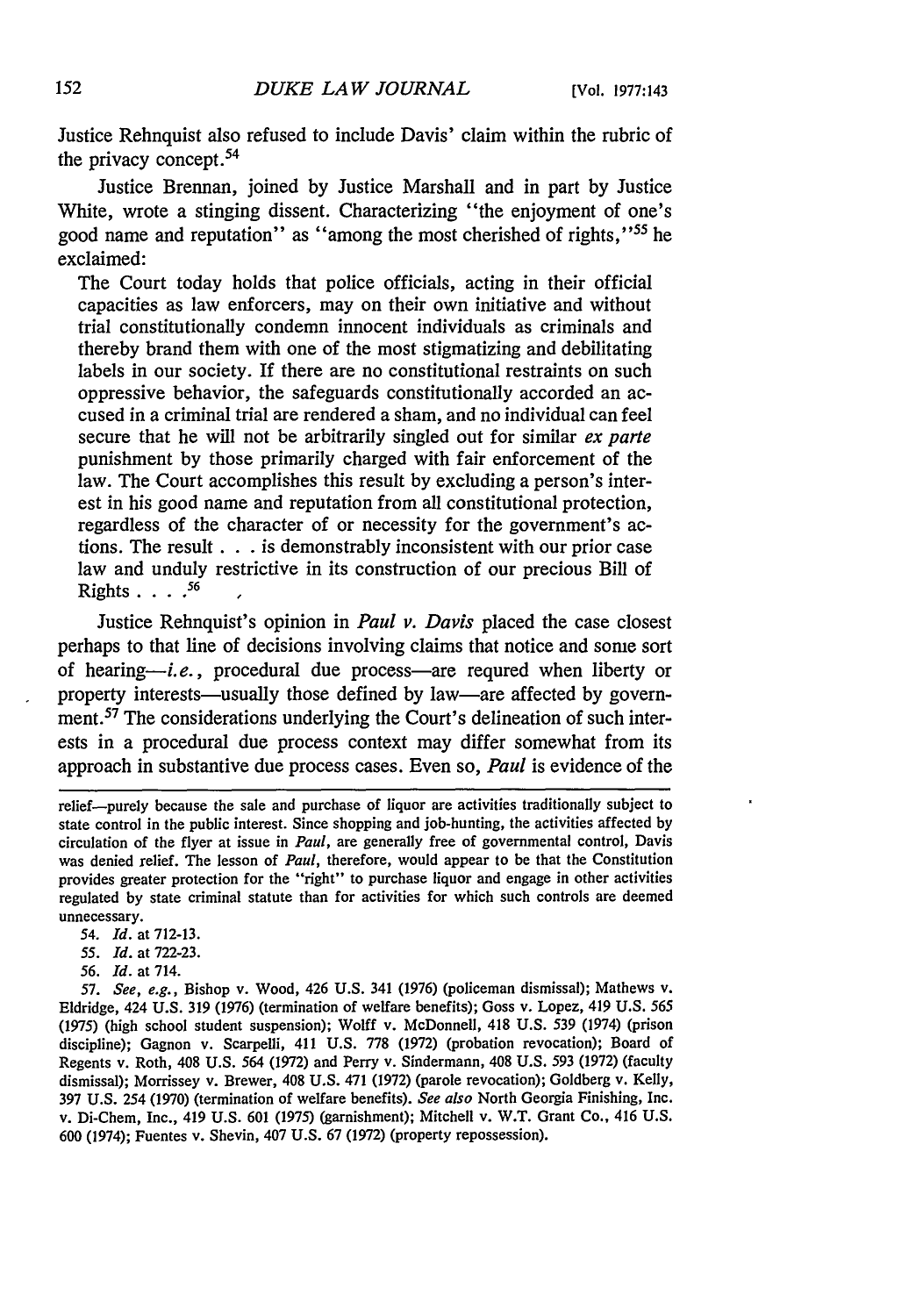Court's reluctance to employ due process as a device for expanding the scope of constitutional rights not given specific mention in the Constitution.<sup>58</sup> Kelley v. Johnson,<sup>59</sup> another case decided during the 1975-76 term, suggests that even when the Court includes additional noneconomic activities within the scope of liberty in the due process guarantee, it may afford such activities only minimal constitutional protection.

After years of avoiding the issue,<sup>60</sup> the Court in *Kelley* finally disposed of a constitutional challenge to a hair-grooming regulation-albeit not in the sort of student rights context in which such claims had been previously raised. The *Kelley* Court, in yet another opinion by Justice Rehnquist, upheld the validity of a New York county police department's regulations banning beards, flared sideburns, and hair over the collar on uniformed policemen and requiring their hair to be neat, clean, trimmed and well groomed. Justice Rehnquist was willing to "assume" that "the citizenry at large has some sort of 'liberty' interest within the Fourteenth Amendment in matters of personal appearance."<sup>61</sup> He noted, however, that constitutional distinctions could be drawn between the rights of government personnel and those of the general citizenry and observed that even in the immediate past the Court had upheld significant restrictions on the first amendment activities of government employees. Moreover, he added, "If such state regulations may survive challenges based on the explicit language of the First Amendment, there is surely even more room for restrictive regulations of state employees where the claim implicates only the more general con-

In the context of criminal proceedings, of course, a number of Burger Court decisions have imposed due process standards held to be implicit in conceptions of "fundamental fairness." See, e.g., Wardius v. Oregon, 412 U.S. 470, 476 (1973) (reciprocal discovery rights in a criminal trial compelled if state required notice of alibi defense); Chambers v. Mississippi, 410 U.S. 284, 295, 302 (1973) (denial of right to cross-examine adverse witness and to present reliable hearsay evidence in rebuttal violative of due process). With respect to the rights of convicted persons, recent cases indicate an attitude more akin to the civil holdings cited above. *See* Montanye v. Haymes, 427 U.S. 236, 242 (1976) (transfer of state prisoner from one facility to another does not require hearing if incarceration is within the imposed sentence); Meachum v. Fano, 427 U.S. 215 (1976) (transfer of state prisoner to a less attractive facility does not require a hearing absent some right or justifiable expectation rooted in state law that he will not be transferred except for misbehavior).

59. 425 U.S. 238 (1976).

60. *See, e.g.,* New Rider v. Board of Educ., 414 U.S. 1097 (1973) (Douglas, J., dissenting from denial of certiorari).

**61.** 425 **U.S.** at 244.

<sup>58.</sup> The Court's recent rulings in cases involving claims to notice and hearing in civil proceedings also suggest development of a more restrictive stance. In Bishop v. Wood, 426 U.S. 341 (1976), the Court, in an opinion written by Justice Stevens, appeared to hold that the procedures required when an individual is deprived of a legal entitlement may be conditioned by the law creating the entitlement. *See also* Mathews v. Eldridge, 424 U.S. 319, 339-49 (1976) (termination of disability benefits under Social Security Act); Arnett v. Kennedy, 416 U.S. 134, 152-54 (1974) (Rehnquist, J., writing for plurality of three) (dismissal of non-probationary federal civil service employee).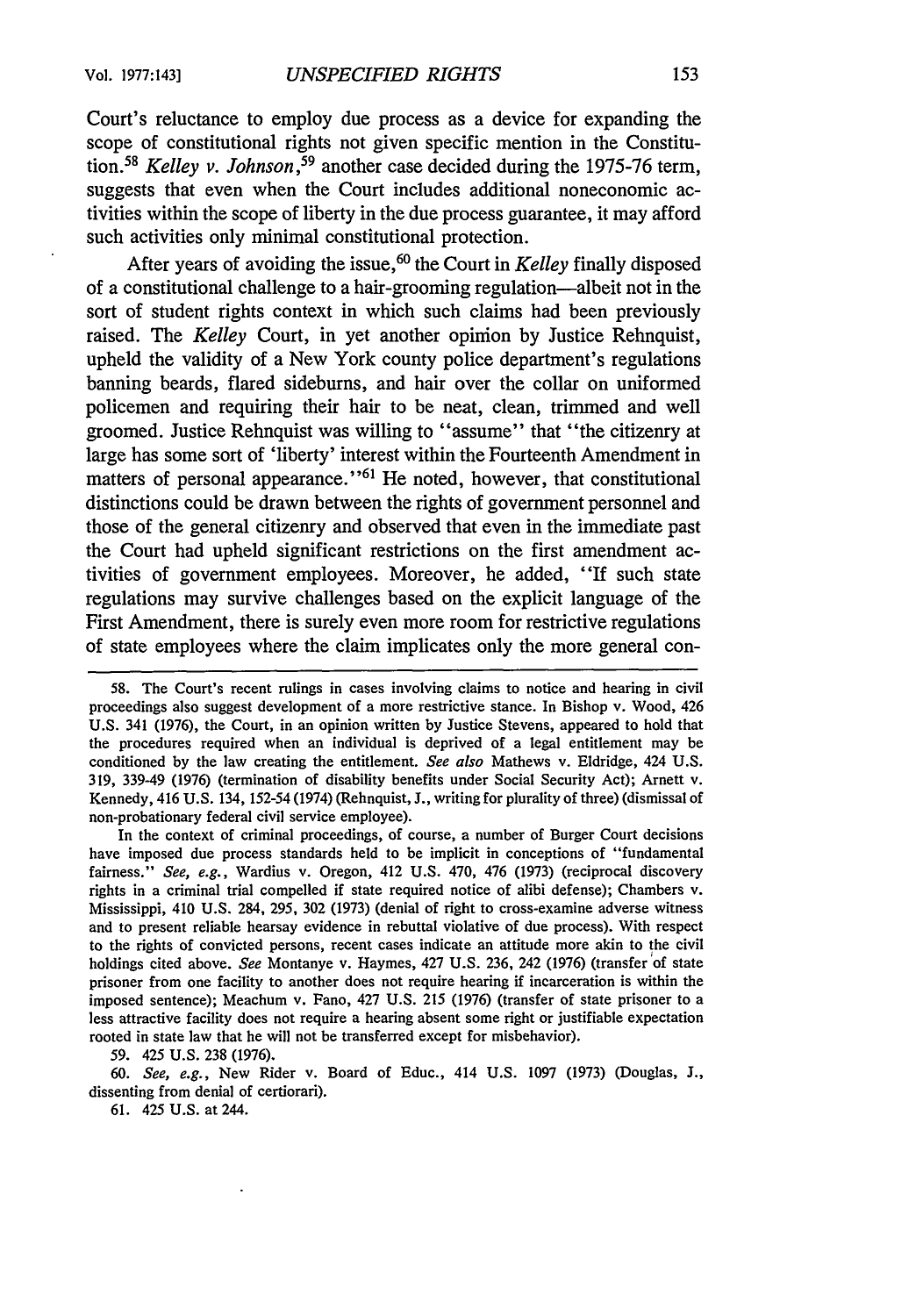tours of the substantive liberty interest protected by the Fourteenth Amendment."<sup>62</sup> Regulations relating to the organizational structure of police agencies enjoy a strong presumption of validity; the Court's task is merely that of determining whether the decision to enact such regulations "is so irrational that it may be branded 'arbitrary,' and therefore a deprivation of respondent's 'liberty' interest in choosing his own hairstyle."<sup>63</sup> The challenged regulations were valid, he concluded, because they were rationally related to the legitimate goals of encouraging police *esprit de corps* and making policemen more readily recognizable to the public.

Three Justices went on record as clearly recognizing a liberty interest in personal appearance under the due process guarantee, and would have given that interest stronger protection than it was accorded in the majority opinion. Justice Powell wrote a brief concurrence urging a weighing of competing interests in such cases. 64 Justice Marshall, joined by Justice Brennan, registered a dissent. Excluding matters of personal appearance from the fourteenth amendment's right to liberty, Justice Marshall contended, "would be fundamentally inconsistent with the values of privacy, selfidentity, autonomy, and personal integrity that I have always assumed the Constitution was designed to protect." $\frac{65}{65}$  The right was implicit, he wrote, in the right of each person to control his own person and to be left alone; its infrequent mention in earlier cases or in the nation's history meant simply that it was a right "so clear as to be beyond question. When the right has been mentioned, its existence has simply been taken for granted.<sup>'66</sup> Justice Marshall reserved the question whether strict scrutiny should be imposed in the case because, he said, the challenged regulation "fails to pass even a minimal degree of scrutiny."<sup>67</sup> He chided the majority's acceptance of the contention that the regulation would make uniformed policemen more readily identifiable to the public. Since the president of the local Patrolmen's Benevolent Association had brought the challenge to the hair rule and the International Brotherhood of Police Officers had filed an amicus brief, Justice Marshall further contended that, if anything, the rule had served to create morale problems rather than stimulate a sense of *espirt de corps.*

# *C. Irrebuttable Presumptions*

At times, the Burger Court has subjected legislative classifications to a form of strict scrutiny through application of the doctrine that a statute

- **66.** *Id.*
- 67. *Id.* at **256** n.8.

<sup>62.</sup> *Id.* at 245. The cases cited were Civil Serv. Comm'n v. Letter Carriers, 413 U.S. 548 (1973) and Broadrick v. Oklahoma, 413 U.S. 601 (1973).

<sup>63. 425</sup> U.S. at 248.

<sup>64.</sup> *Id.* at 249.

**<sup>65.</sup>** *Id.* at 251.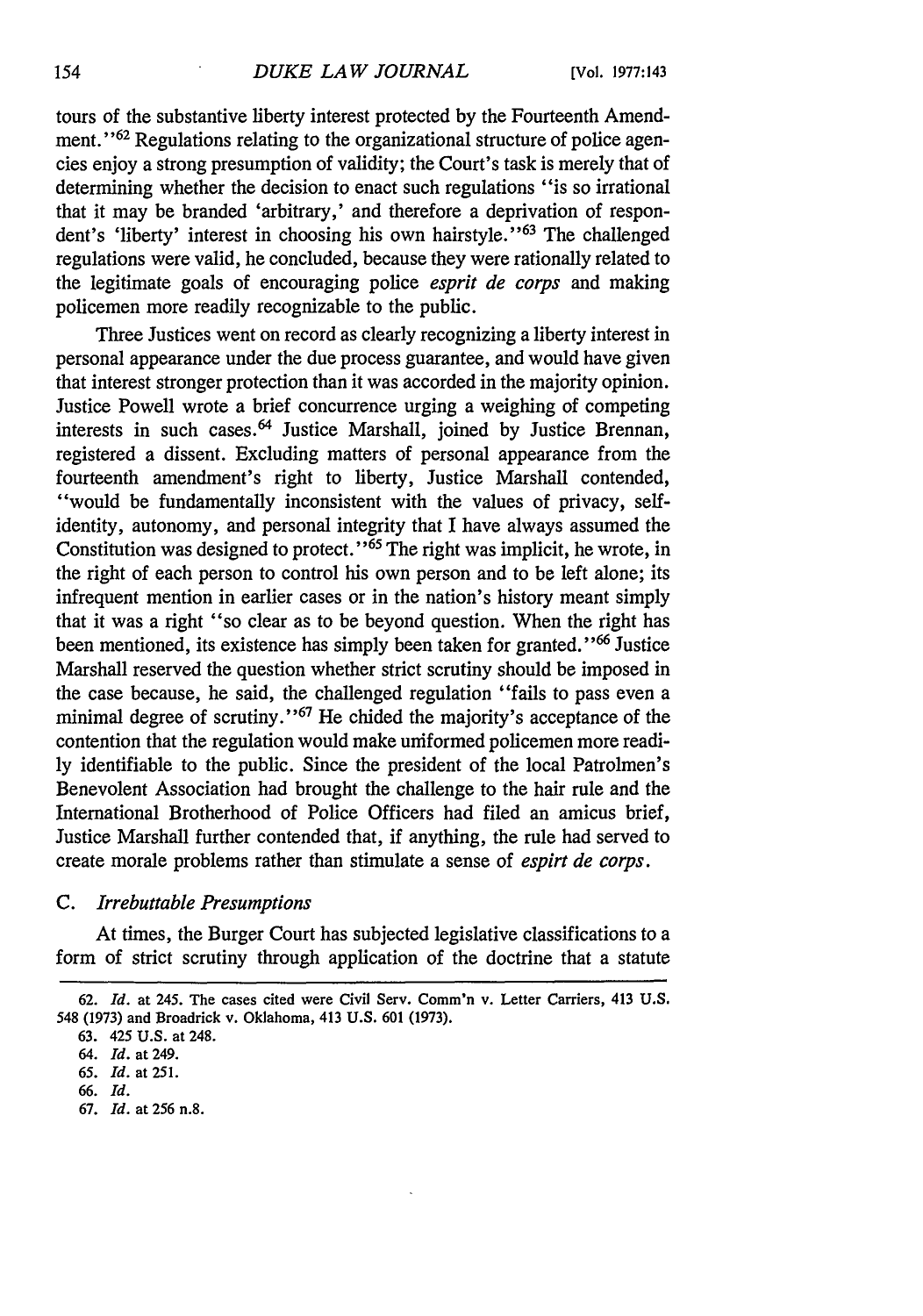violates due process if based on an irrebuttable presumption which lacks universal, or near universal, validity. The doctrine, which has its roots in a number of early economic cases<sup>68</sup> and in modern equal protection<sup>69</sup> and procedural due process decisions, 70 arguably was first clearly articulated and applied by the Burger Court in the 1972 case of *Stanley v. Illinois.71* There Justice White invoked the irrebuttable presumption formula and equal protection doctrine to strike down a statutory presumption that all unmarried fathers were unqualified to raise their children. Under the statute, unmarried fathers were denied custody of their children, without any hearing on parental fitness and without proof of neglect, even though such proceedings were required in custody cases involving married or divorced parents and unmarried mothers. Several later cases have also invoked the doctrine. *Vlandis v. Kline*<sup>72</sup> invalidated a Connecticut regulation which stipulated that a student who entered a state college as an out-of-state resident would retain that status throughout his career. *Cleveland Board of Education v. LaFleur73* struck down provisions requiring mandatory leave for pregnant teachers five months and four months before an expected birth by rejecting the irrebuttable presumption that such teachers were unfit for service after the date stipulated. And in *Department of Agriculture v. Murry,74* the Court invalidated on the ground of overbreadth a federal food stamp regulation excluding from coverage any household containing a tax dependent of a taxpayer who was not a member of an eligible household.

Justice Stewart, who supports a somewhat restrictive interpretation of the equal protection guarantee, **75** authored the Court's opinions in *Vlandis* and *LaFleur.* The doctrine of irrebuttable presumptions would appear to be a useful tool for those Justices, such as Justice Stewart, who are interested in applying strict scrutiny to certain legislative classifications without extending the reach of modern equal protection analysis. The doctrine has also had its detractors, however, and Justice Rehnquist, to no one's surprise, has

72. 412 U.S. 441 (1973). The majority opinion in *Vlandis,* written by Justice Stewart, was concurred in by Justices Brennan, Marshall, Blackmun and Powell, with Justice White concurring in the judgment; Chief Justice Burger and Justices Douglas and Rehnquist dissented.

73. 414 U.S. 632 (1974).

74. 413 U.S. 508 (1973).

75. *See* Kramer v. Union Free School Dist., 395 U.S. 621, 636-37 (1969) (Stewart, J., dissenting).

<sup>68.</sup> *See* Heiner v. Donnan, 285 U.S. 312 (1932); Hoeper v. Tax Comm'n, 284 U.S. 206 (1931); Schlesinger v. Wisconsin, 270 U.S. 230 (1926).

<sup>69.</sup> *See* Carrington v. Rash, 380 U.S. 89 (1965).

<sup>70.</sup> *See* Bell v. Burson, 402 U.S. 535 (1971).

<sup>71. 405</sup> U.S. 645 (1972). While it was decided by a "Nixon era" Court, *Stanley* did not reflect the views of the Nixon appointees. The majority opinion, joined by Justices Brennan, Stewart and Marshall, and in part by Justice Douglas, was written by Justice White; Chief Justice Burger filed a dissent joined by Justice Blackmun, and Justices Powell and Rehnquist took no part in the decision.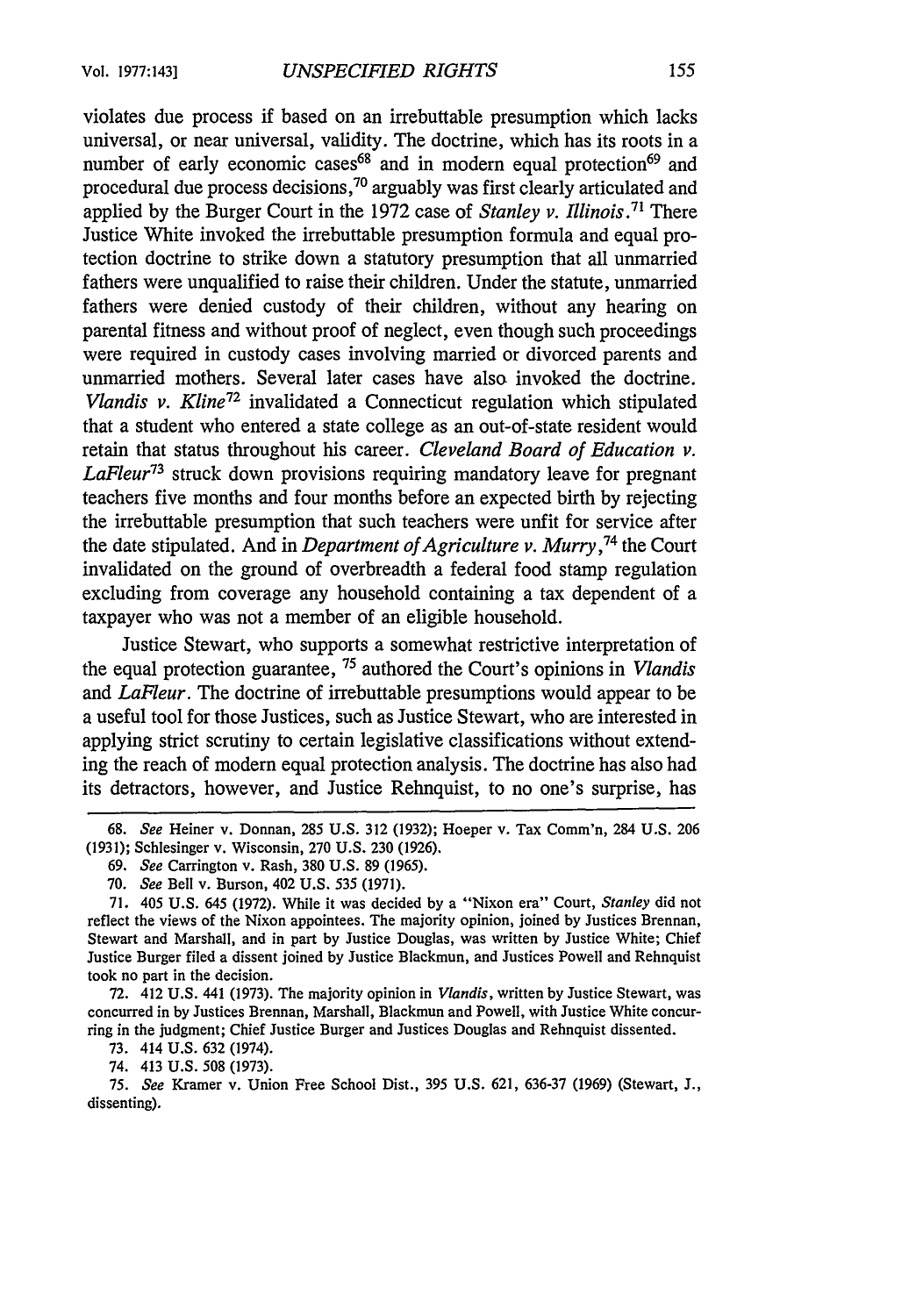been its harshest critic on the Court.<sup>76</sup> Justice Rehnquist, joined by the Chief Justice, filed a pointed dissent in *LaFleur.* A major development in the history of law, he observed, had been the establishment of general prophylactic rules as an alternative to government by whim. The lines drawn in such regulations were rarely, if ever, perfect. Thus, said Justice Rehnquist, Justice Stewart was leading the Court "in another quixotic engagement in his apparently unending war on irrebutable presumptions,"<sup>77</sup> which was "in the last analysis nothing less than an attack upon the very notion of lawmaking itself."<sup>78</sup>

As if to emphasize that there are limits to the doctrine's reach, the Court rejected a number of irrebuttable presumption claims during the same period in which *Vlandis, LaFleur and Murry* were decided. 79 In *Weinberger v. Salfi,80* moreover, a majority which included Justice Stewart attempted to articulate the doctrine's limits. *Salfi* upheld a social security regulation prohibiting a wage earner's widow and stepchildren from receiving insurance benefits unless their relationships to the wage earner existed at least nine months prior to his death. The Court, speaking through Justice Rehnquist, emphasized once again the deference to be given social security and other welfare provisions challenged under equal protection and held that the regulation at issue was rationally related to a government interest in preventing sham marriages entered for the purpose of securing social security benefits.

77. 414 U.S. at 657.

78. *Id.* at 660. Justice Powell wrote a brief concurrence with the decision in *LaFleur,* basing his vote on the equal protection clause and warning: "As a matter of logic, it is difficult to see the terminus of the road upon which the Court has embarked under the banner of 'irrebuttable presumptions.' " *Id.* at 652.

Even supporters of the doctrine have recognized that certain limits must be imposed on its reach. Dissenting in Weinberger v. Salfi, 422 U.S. 749 (1975), Justice Brennan noted that he was not contending, "nor has the Court ever held, that *all* statutory provisions based on assumptions about underlying facts are *per se* unconstitutional unless individual hearings are provided." *Id.* at 804 (emphasis in original).

79. Marshall v. United States, 414 U.S. 417, 422-30 (1974) (holding that the Narcotics Rehabilitation Act of 1966 did not deny due process or equal protection by excluding addicts with two or more prior felony convictions from rehabilitative commitment as an alternative to penal incarceration); Mourning v. Family Publications Service, 411 U.S. 356, 362-63, 376-77 (1973) (rejecting irrebuttable presumption attack on regulation promulated by Federal Reserve Board pursuant to the Truth in Lending Act, which required certain disclosures by a seller who extended credit payable in more than four installments).

80. 422 U.S. 749 (1975). *See also* Mathews v. DeCastro, 97 **S.** Ct. 431, 432-36 (1976) (holding that § 202(b)(1) of the Social Security Act which grants benefits to a married woman under 62 whose husband retires or becomes disabled if she has a minor or dependent child in her care, but denies such benefits to a' divorced woman under 62 whose ex-husband retires or becomes disabled even if she has aiyoung or dependent child, does not violate the due process clause). 

<sup>76.</sup> For scholarly critiques of the doctrine, see Note, *The Irrebuttable Presumption Doctrine in the Supreme Court,* 87 HARV. L. REV. 1534 (1974); Note, *Irrebuttable Presumptions: An Illusory Analysis,* 27 **STAN.** L. REV. 449 (1975).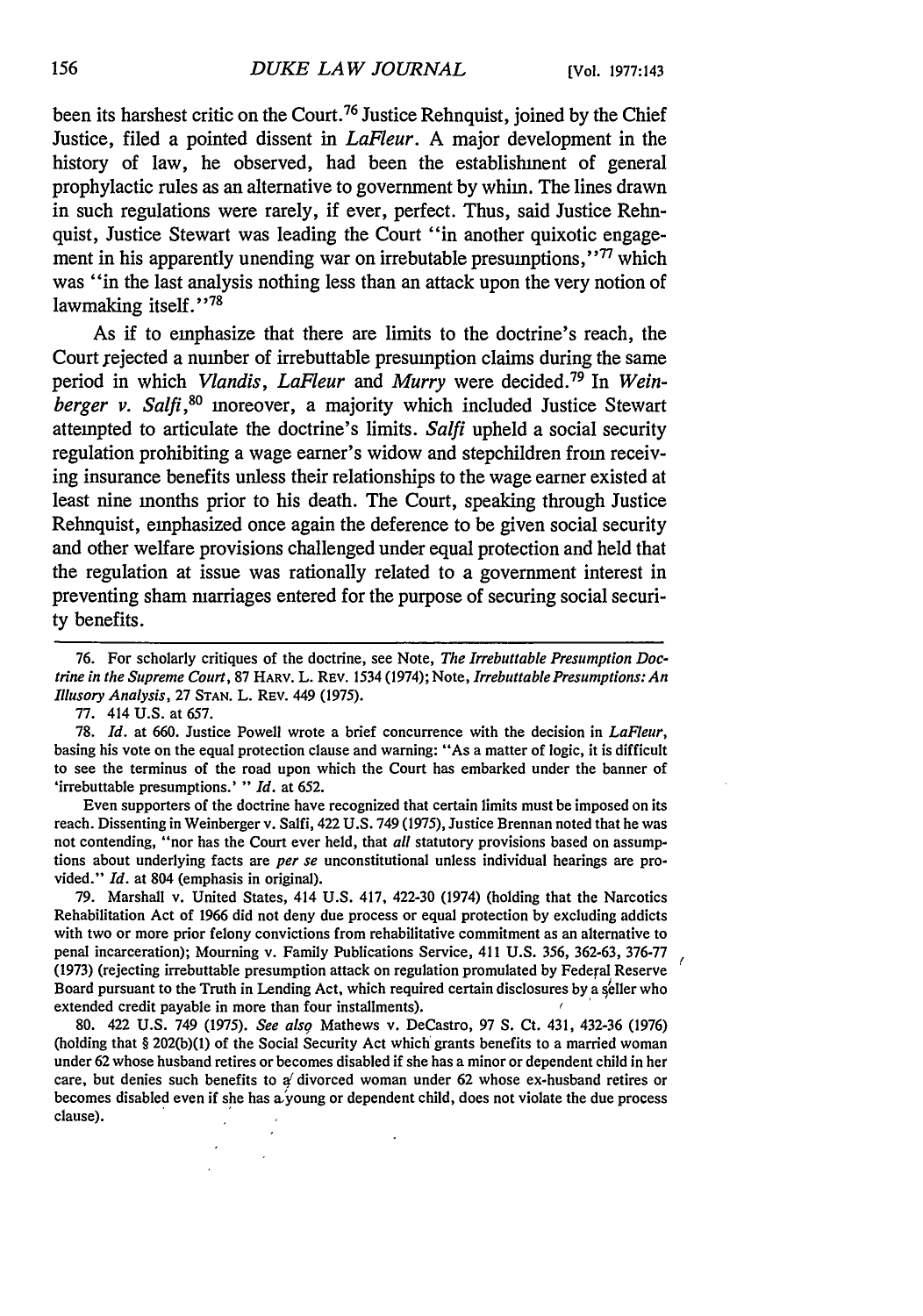Justice Rehnquist distinguished *Stanley, Vlandis and LaFleur,* on which the lower court had relied in invalidating the regulation. He noted that *Stanley* had involved the right to conceive and raise children, and *LaFleur* the freedom of choice in marriage and family life. "[A] noncontractual claim to receive funds from the public treasury," on the other hand, "enjoys no constitutionally protected status."81 *Vlandis* could not be disposed of so easily since the regulation at issue there had only affected access to an education and *Rodriguez* had excluded education from the categories of fundamental constitutional rights. In holding *Vlandis* inapplicable, Justice Rehnquist observed:

Unlike the statutory scheme in *Viandis ... ,* the Social Security Act does not purport to speak in terms of the bona fides of the parties to a marriage, but then make plainly relevant evidence of such bona fides inadmissable. . . . [T]he benefits here are available upon compliance with an objective criterion, one which the Legislature considered to bear a sufficiently close nexus with underlying policy objectives to be used as the test for eligibility. . **.** . [A]ppellees are completely free to present evidence that they meet the specified requirements.<sup>82</sup>

In short, the regulation at issue in *Vlandis* had been struck down because it denied students who were in fact in-state residents an opportunity to establish that status.

Echoing the language of his *LaFleur* dissent, Justice Rehnquist noted that extending the irrebuttable presumptions approach of *Stanley, Vlandis,* and *LaFleur* to cases of the *Salfi* variety "would turn the doctrine of those cases into a virtual engine of destruction for countless legislative judgments which have heretofore been thought wholly consistent with the Fifth and Fourteenth Amendments to the Constitution."<sup>83</sup> In *Salfi* and other cases for which a lenient equal protection standard was appropriate, only a rational basis was required of legislative presumptions lacking universal validity:

Under those standards, the question raised is not whether a statutory provision precisely filters out those, and only those, who are in the factual position which generated the congressional concern reflected in the statute. Such a rule would ban all prophylactic provisions **...** Nor is the question whether thp provision filters out a substantial part of the class which caused congressional concern, or whether it filters out more members of the class than nonmembers. The question is whether Congress, its concern having been reasonably aroused by the possibility of an abuse which it legitimately desired to avoid, could rationally have concluded both that a particular limitation or qualifica-

**<sup>81.</sup>** 422 U.S. at 772.

**<sup>82.</sup> Id.**

**<sup>83.</sup>** Id.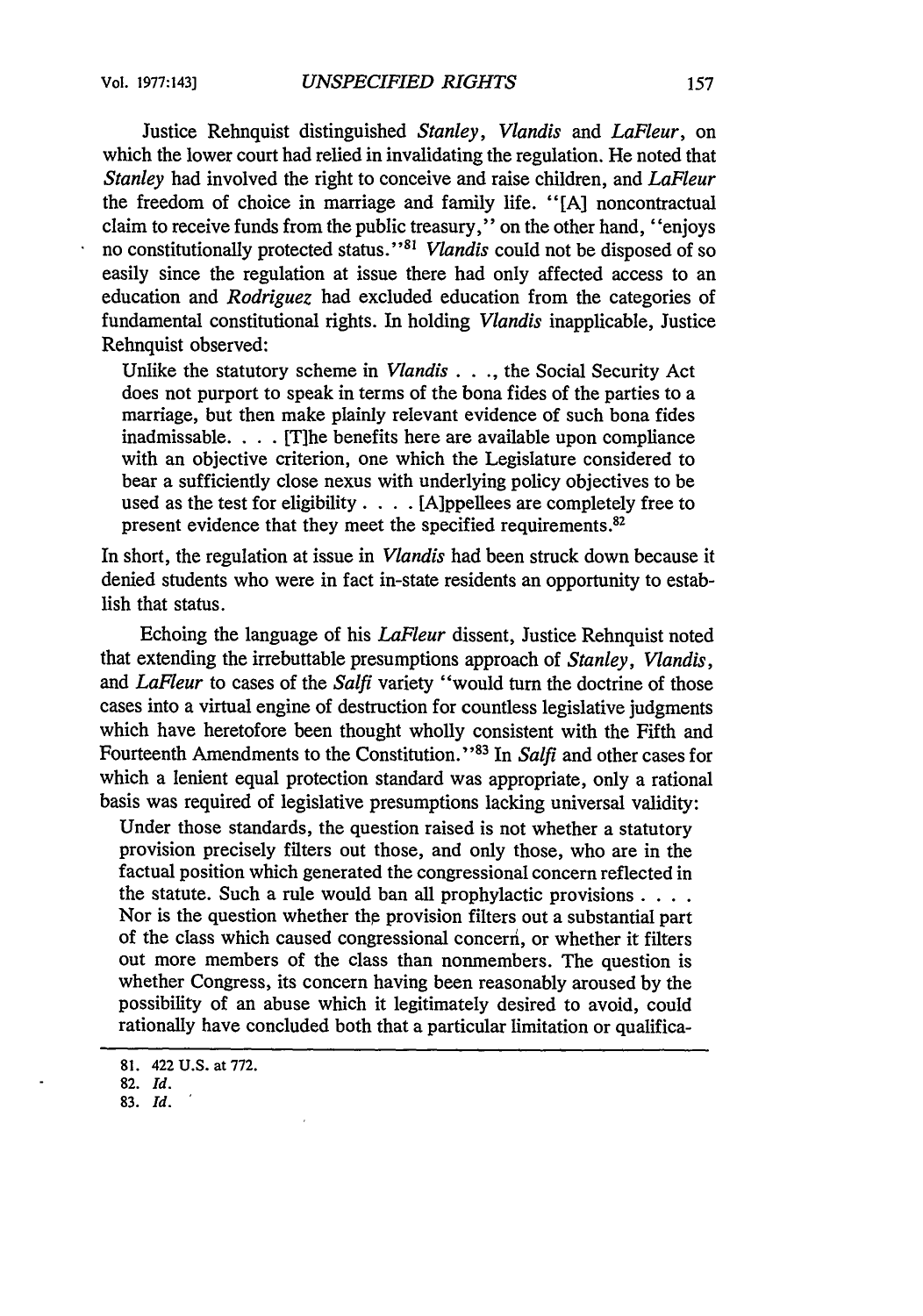tion would protect against its occurrence, and that the expense and other difficulties of individual determinations justified the inherent imprecision of a prophylactic rule.<sup>84</sup>

In a dissent joined by Justice Marshall, Justice Brennan attacked the Court's efforts to distinguish *Vlandis* and also concluded that the regulation at issue was even more irrational than other welfare provisions recently set aside by the Court's decisions.<sup>85</sup> The regulation invalidated in *Vlandis*, Justice Brennan asserted, did not simply "set 'residency,' undefined, as the criteria [sic] of eligibility<sup>'86</sup> and then deny students the opportunity to prove their status as in-state students. Instead, "it *defined* residency in certain ways [and its] definitions of 'resident' were precisely parallel to the statute [in *Salfi],* which defines 'widow' and 'child' in part by the number of months of marriage. **"87**

Justice Brennan's observations are well taken. In *Vlandis,* students were irrebuttably presumed to retain the same residency throughout their careers in Connecticut institutions of higher learning; in *Salfi,* certain marriages of brief duration were irrebuttably presumed to be sham arrangements. It may be, therefore, that the Court now wishes to restrict application of a strict irrebuttable presumptions approach largely to those classifications which affect recognized constitutional rights, but does not, given the case's recent vintage, wish to overrule *Vlandis* outright.

## II. **JUSTICE** MARSHALL **ON** EQUAL PROTECTION

Of the recent doctrinal innovations by the Burger Court which affect the constitutional status of interests not given specific mention in the Constitution, the Court's restrictions on the scope of modern equal protection analysis have received the most systematic criticism, principally from Justice Marshall. Justice Marshall's differences with the majority have focused chiefly on the tendency of the two-tiered approach to ossify equal protection analysis. He first articulated a flexible alternative to that technique in *Dandridge v. Williams,88* the 1970 case in which a majority, speaking through Justice Stewart, upheld a state-imposed family ceiling of roughly \$250 per month on funds provided under the Aid to Families with Dependent Children (AFDC) program. Justice Stewart recognized that "[t]he administration of public welfare assistance **. . .** involves the most basic economic needs of impoverished human beings," **89** but he rejected the

<sup>84.</sup> *Id.* at 777.

*<sup>85.</sup> Id.* at 802-03. Justice Brennan cited *Murry* and Jimenez v. Weinberger, 417 **U.S. 628** (1974) (statutory bar to disability benefits imposed upon illegitimate children of disabled insured born after onset of disability).

<sup>86. 422</sup> U.S. at 803.

<sup>87.</sup> *Id.* (emphasis in original).

<sup>88. 397</sup> U.S. 471 (1970).

**<sup>89.</sup>** *Id.* at 485.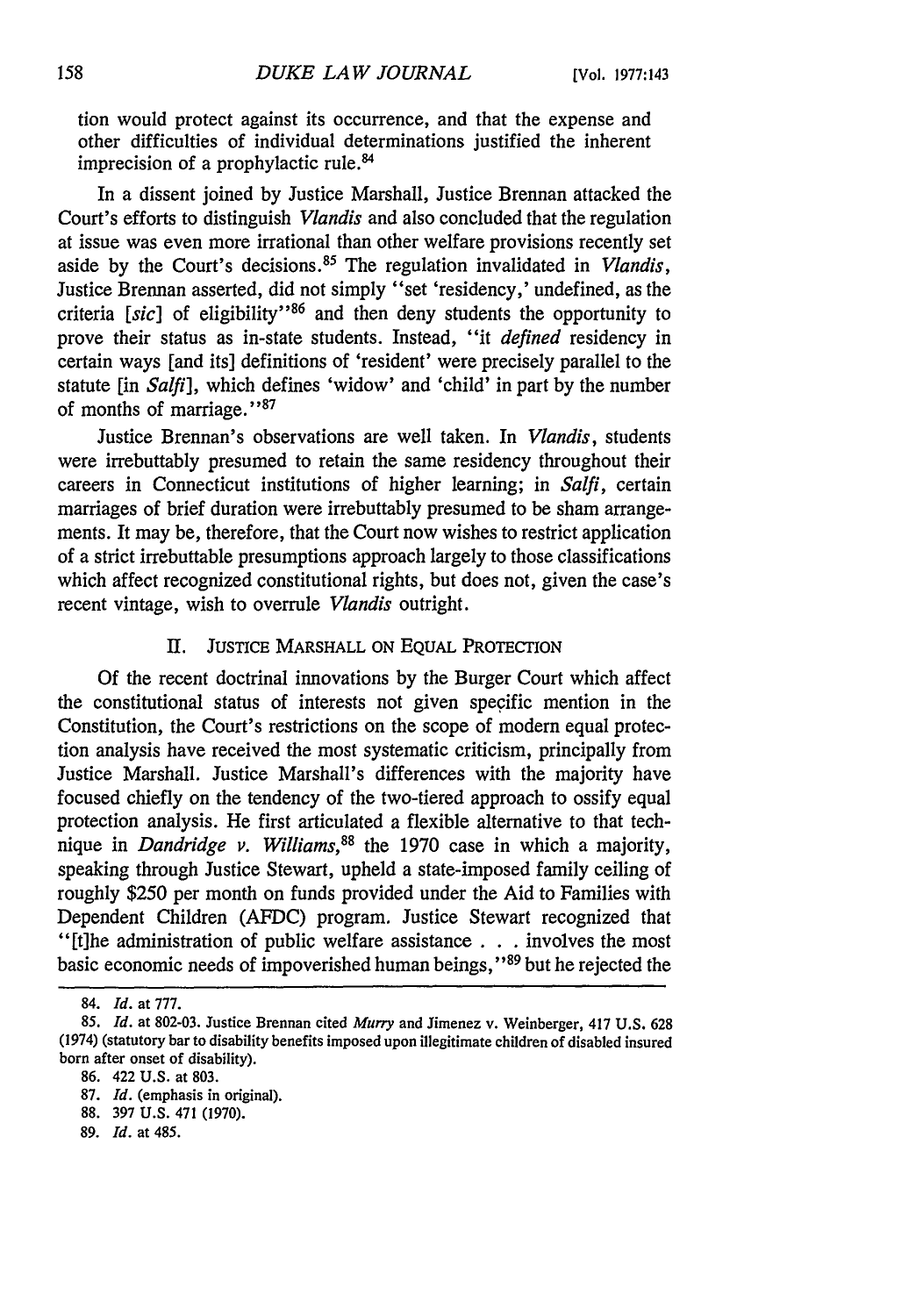claim that there is a right to welfare benefits which would trigger strict scrutiny of the AFDC ceiling and held that the regulation was rationally related to the legitimate state objectives of encouraging employment and maintaining an equitable balance between the incomes of welfare families and those of the working poor.

Justice Marshall, joined by Justice Brennan, agreed with the contention of Justice Douglas in a separate dissent that the ceiling conflicted with applicable federal regulations. 90 But his disagreement with the majority was much more broadly based. Justice Marshall saw "some resemblance"<sup>91</sup> between the classification at issue in the case and the classification based on illegitimacy which the Court had subjected to strict scrutiny and invalidated in *Levy v. Louisiana.92* He also expressed doubt whether "a person whose very survival is at stake would be comforted by the knowledge that his 'fundamental' rights are preserved intact'';<sup>93</sup> asserted that less drastic means were available for accomplishing the objectives ostensibly underlying the ceiling; indicated his skepticism that the asserted objectives were the actual purposes which the regulation was designed to serve; and concluded that, in any event, the regulation was both grossly overinclusive and underinclusive.

More significantly for purposes of this analysis, Justice Marshall contended that "[t]his case simply defies easy characterization in terms of one or the other of" the tests available under the two-tiered formula<sup>94</sup> and asserted more broadly that "equal protection analysis of [the *Dandridge]* case is not appreciably advanced by the *a priori* definition of a 'right,' fundamental or otherwise."<sup>95</sup> Instead, he maintained, "concentration must be placed upon the character of the classification in question, the relative importance to individuals in the class discriminated against of the governmental benefits that they do not receive, and the asserted state interests in support of the classification."<sup>96</sup>

Justice Marshall modeled his approach on the language of Justice Black's opinion for the Court in *Williams v. Rhodes*,<sup>97</sup> the Wallace elector case invalidating Ohio regulations which restricted party access to the ballot. Justice Black had observed that the challenged regulations affected

96. Id. at 520-21.

<sup>90.</sup> *Id.* at 490-508 (Marshall, J., dissenting).

*<sup>91.</sup> Id.* at 523.

**<sup>92.</sup>** 391 **U.S.** 68 (1968). In *Levy,* the Court struck down a state court interpretation of the Louisiana wrongful death statute which denied a right of recovery to the illegitimate child of a deceased mother. The Court found "invidious discrimination" violative of the fourteenth amendment, concluding that "[1]egitimacy or illegitimacy of birth has no relation to the nature of the wrong allegedly inflicted on the mother." *Id.* at 72.

<sup>93. 397</sup> U.S. at 520 n.14.

<sup>94.</sup> **Id.** at 520.

**<sup>95.</sup> Id.**

<sup>97. 393</sup> U.S. 23 (1968).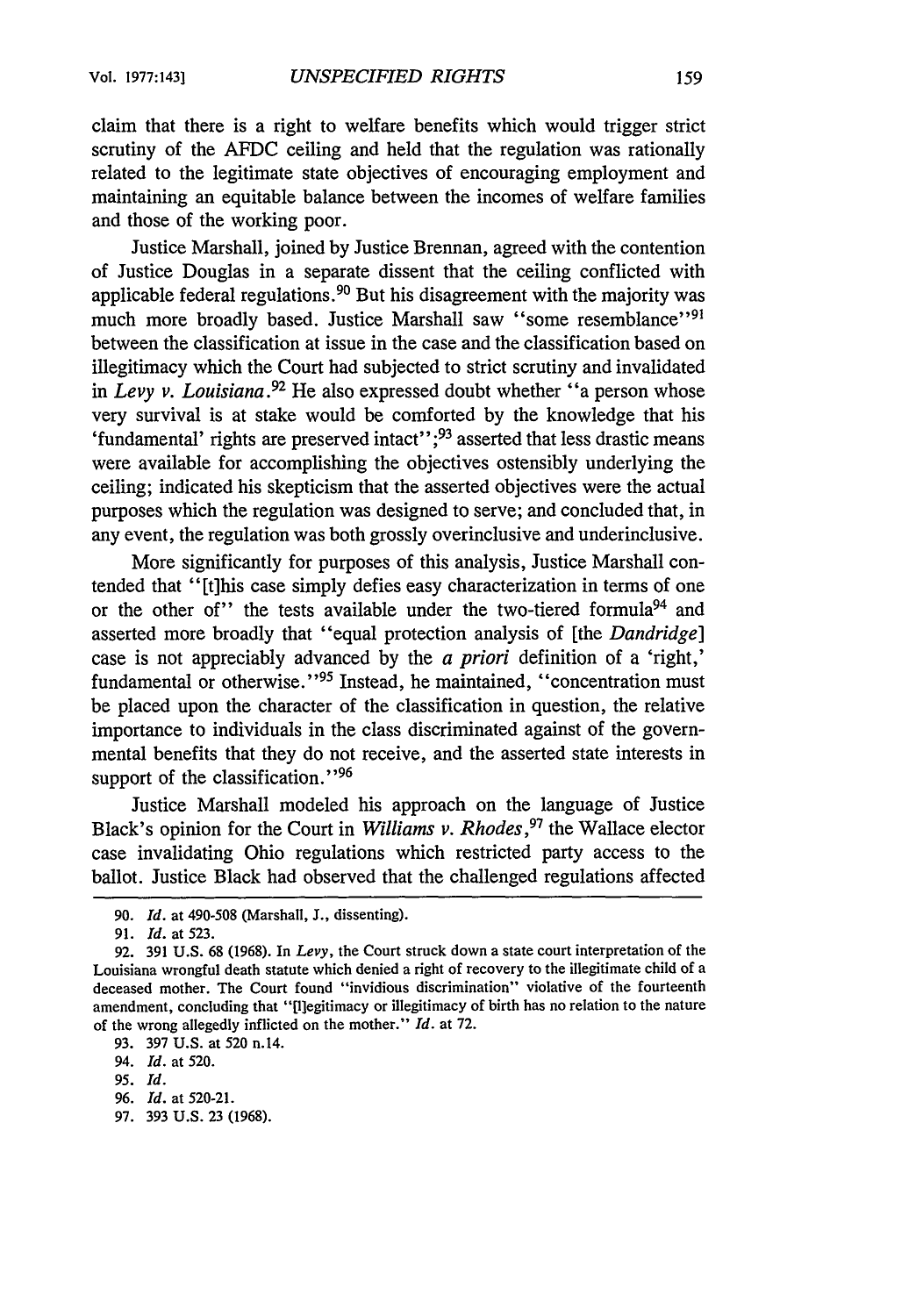the "precious freedoms"<sup>98</sup> of association and suffrage and concluded that "[t]he State has here failed to show any 'compelling interest' which justifies imposing such heavy burdens on the right to vote and to associate."<sup>99</sup> He prefaced his application of the compelling interest test, however, with a more general statement of the Court's task in equal protection cases, observing: "In determining whether or not a state law violates the Equal Protection Clause, we must consider the facts and circumstances behind the law, the interests which the State claims to be protecting, and the interests of those who are disadvantaged by the classification."<sup>100</sup> This flexible, balancing-ofinterests approach is the mode of analysis which Justice Marshall believes the Court should follow in equal protection litigation.

Dissenting in *Rodriguez,* Justice Marshall advanced a variation of the flexible approach which he had articulated in his *Dandridge* dissent. **10'** He challenged the *Rodriguez* majority's conclusion that strict scrutiny should be invoked only when a challenged classification is based on a suspect criterion or infringes upon rights expressed or implied in the Constitution. The Court's conception of the fundamental rights branch of the "new" equal protection made that aspect of the compelling interest doctrine meaningless, he maintained, since recognized constitutional rights already enjoy protection under the provisions of the Constitution in which they are grounded. As an alternative, Justice Marshall advocated adoption of a sliding-scale approach: in certain cases, the degree of scrutiny given regulation of an activity or interest would depend on the significance of the activity or interest to the enjoyment of recognized constitutional rights. Since education, the interest at issue in *Rodriguez,* was very closely related to the enjoyment of first amendment and voting rights, said Marshall, an educational financing scheme that denies equal educational opportunities should be given "far more than the lenient scrutiny  $\ldots$  which the majority pursues."<sup>102</sup>

Justice Marshall's most recent statement was occasioned by the Court's decision in *Massachusetts Board of Retirement v. Murgia.* <sup>103</sup> The *Murgia* Court summarily affirmed a statute making fifty the mandatory retirement age for members of the uniformed branch of the state police. Rejecting the claim that age is a suspect basis of classification or public employment a fundamental constitutional right, the Court upheld the regulation as rationally related to the legitimate state interest in protecting the public by assuring the physical fitness of its police.

<sup>98.</sup> *Id.* at 30.

<sup>99.</sup> **Id.** at **31.**

<sup>100.</sup> *Id.* at 30 (footnote omitted).

<sup>101.</sup> San Antonio Indep. School Dist. v. Rodriguez, 411 **U.S. 1, 98-110** (Marshall,.J., dissenting).

<sup>102.</sup> *Id.* at 110.

**<sup>103.</sup>** 427 **U.S. 307 (1976).**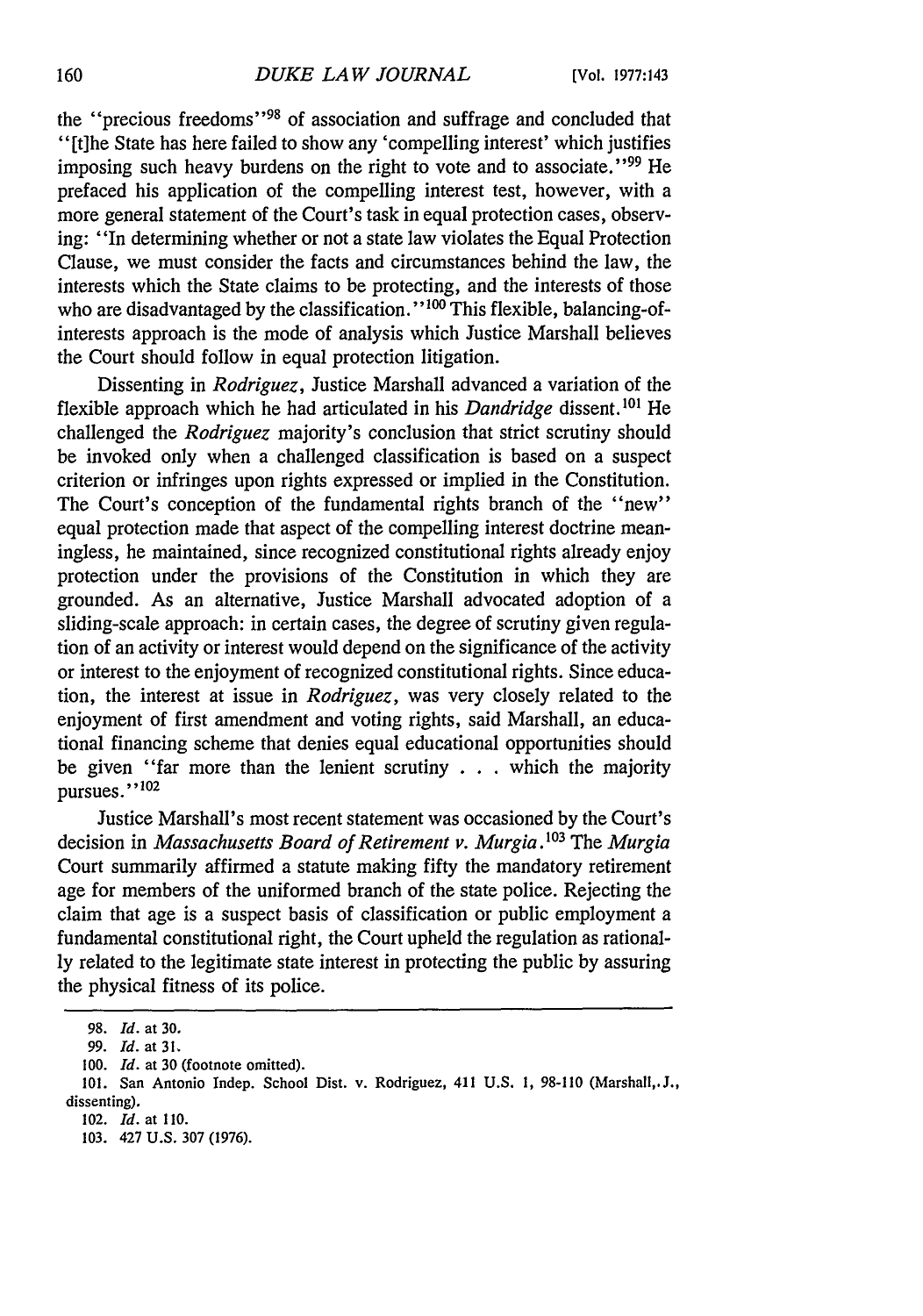Justice Marshall was the lone dissenter.  $104$  As in earlier opinions,  $105$  he contended that the majority was not actually following the rigid, two-tiered formula in many cases. "The model's two fixed modes of analysis, strict scrutiny and mere rationality," he wrote, "simply do not describe the inquiry the Court has undertaken-or should undertake-in equal protection cases. Rather, the inquiry has been much more sophisticated and the Court should admit as much."<sup> $106$ </sup> In Justice Marshall's view, the rigidity of the articulated approach was its major weakness. Since legislation subjected to strict scrutiny rarely, if ever, survived challenge, the Court was naturally "hesitant to expand the number of categories of rights and classes subject to strict scrutiny, when each expansion involves the invalidation of virtually every classification bearing upon a newly covered category." $107$  Yet application of the rationality test meant virtually no scrutiny at all of challenged regulations. Thus, no meaningful protection was extended under the twotiered formula to "rights, not now classified as 'fundamental,' that remain vital to the flourishing of a free society, and classes, not now classified as 'suspect,' that are unfairly burdened by invidious discrimination unrelated to the individual worth of their members."<sup>108</sup> Justice Marshall praised the Court's willingness in practice to apply more flexible standards, but added:

[T]here are problems with deciding cases based on factors not encompassed by the applicable standards. First, the approach is rudderless, affording no notice to interested parties of the standards governing particular cases and giving no firm guidance to judges who, as a consequence, must assess the constitutionality of legislation before them on an *ad hoc* basis. Second, and not unrelatedly, the approach is unpredictable and requires holding this Court to standards it has never publicly adopted. Thus the approach presents the danger **that...** relevant factors will be misapplied or ignored. All interests not "fundamental" and all classes not "suspect" are not the same; and it is time for the Court to drop the pretense that, for purposes of the Equal Protection Clause, they are.<sup>109</sup>

Justice Marshall's support for a more flexible equal protection standard than that presently articulated by the Court does not mean, of course, that he

109. *Id.* at 321.

<sup>104.</sup> *Id.* at 317. Justice Stevens did not participate in the Court's decision of the case.

<sup>105.</sup> *See, e.g.,* Marshall v. United States, 414 U.S. 417 (1974). In *Marshall* the majority held that a federal law excluding drug addicts with two or more prior felony convictions from a program of rehabilitation did not constitute a denial of due process or equal protection. Justice Marshall dissented, finding it "hard to understand why a statute which . . . deprives [a man] of the opportunity even to be considered for treatment for his disease. **. .** should be tested under the same minimal standards of rationality that we apply to statutes regulating. **. .** who can own pharmacies." *Id.* at 432-33.

<sup>106. 427</sup> U.S. at 318.

<sup>107.</sup> *Id.* at 319 (footnote omitted).

<sup>108.</sup> *Id.* at 320.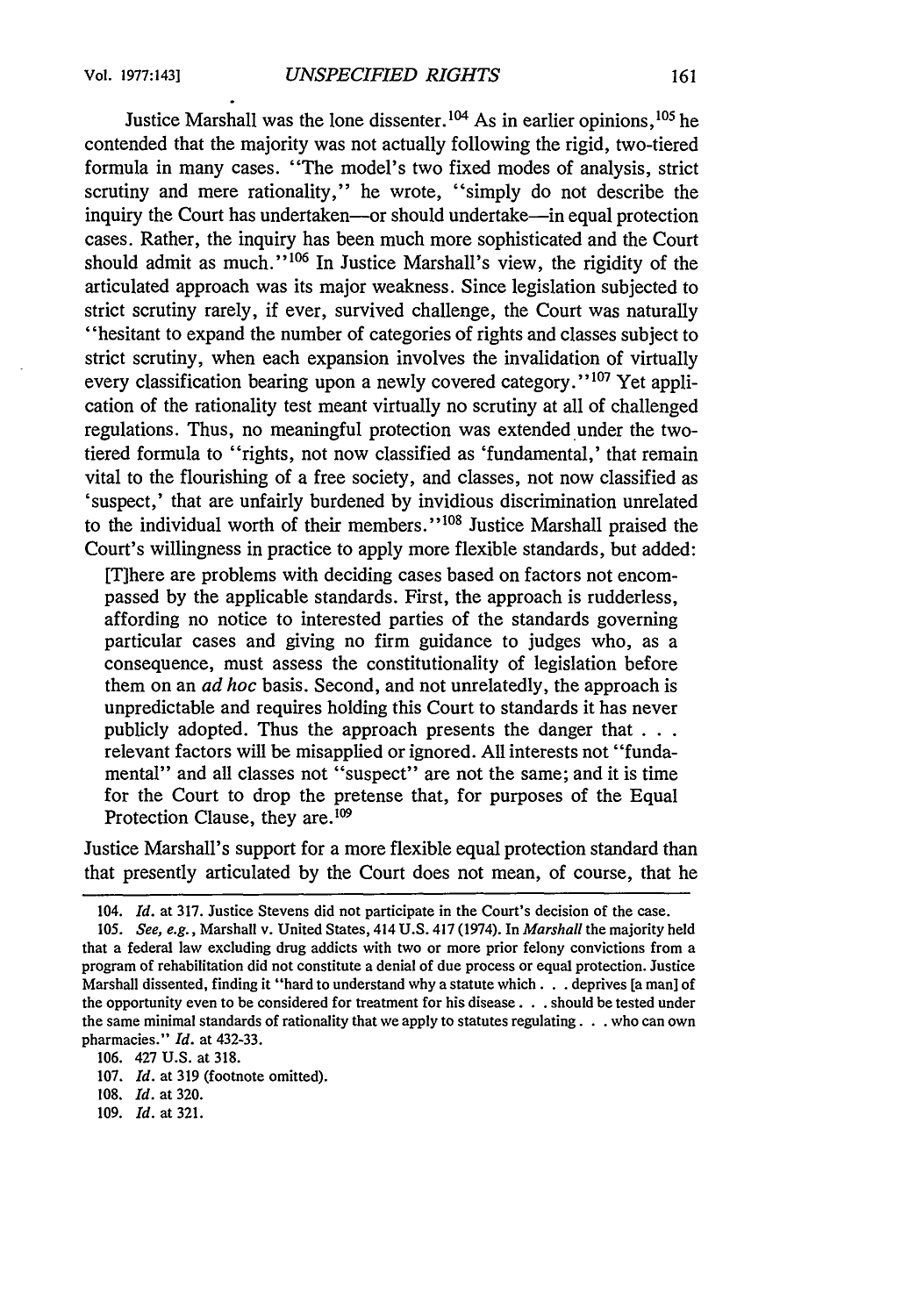would discard entirely the compelling interest test in equal protection contexts. In *Murgia,* for example, he observed:

Some classifications are so invidious that they should be struck down automatically absent the most compelling state interest, and by suggesting the limitations of strict scrutiny analysis I do not mean to imply otherwise. The analysis should be accomplished, however, not by stratified notions of "suspect" classes and "fundamental" rights, but by individualized assessments of the particular classes and rights involved in each case. Of course, the traditional suspect classes and fundamental rights would still rank at the top of the list of protected categories, so that in cases involving those categories analysis would be functionally equivalent to strict scrutiny. Thus, the advantages of the approach I favor do not appear in such cases, but rather emerge in those dealing with traditionally less protected classes and rights. $110$ 

## III. FLEXIBLE EQUAL PROTECTION AS AN ALTERNATIVE

The sort of flexible formula which Justice Marshall supports as an alternative to the two-tiered standard currently articulated by the Court in the equal protection field could be effectively employed as the Court's sole vehicle for protecting substantive rights and interests not given specific protection in the Constitution. Under such an approach, (a) the fundamental rights branch of the two-tiered equal protection standard would be dismantled; (b) statutes affecting rights specifically recognized in the Constitution would be evaluated under the constitutional provision in which the right is guaranteed rather than under equal protection standards; and (c) discriminatory legislation affecting interests not presently accorded protection under some other constitutional provision could be evaluated under the equal protection guarantee through a balancing of competing societal and individual interests.<sup>111</sup> Such an approach would, at minimum, alleviate the present doctrinal confusion. More significantly, it would relieve the Court of pressure to designate certain interests as "rights," assign those "rights" a constitutional status, and then attempt to explain why certain interests are

<sup>110.</sup> *Id.* at 319 n.1.

<sup>111.</sup> As a logical corollary to this approach, the suspect categories branch of the compelling interest doctrine should perhaps be limited to the sort of racial classifications against which the equal protection clause was historically directed. The validity of other classifications could be determined on a case-by-case basis through the application of a balancing process. After all, when a court labels a classification "suspect" it is simply stating a conclusion that it is highly unlikely that such a classification could serve any legitimate and substantial governmental interest. The opinions in at least one recent case evidence an awareness of this deficiency in equal protection jurisprudence. *See* Craig v. Boren, 97 S. Ct. 451, 463-64 (Powell, **J.,** concurring), *id.* at 464-66 (Stevens, **J.,** concurring).

It should be noted that a number of recent studies have advocated adoption of a flexible equal protection standard as a supplement to existing doctrine in certain types of cases. *See, e.g.,* Coven & Fersh, *supra* note 14; Craven, *Personhood: The Right to Be Let Alone,* 1976 **DUKE** L.J. 699.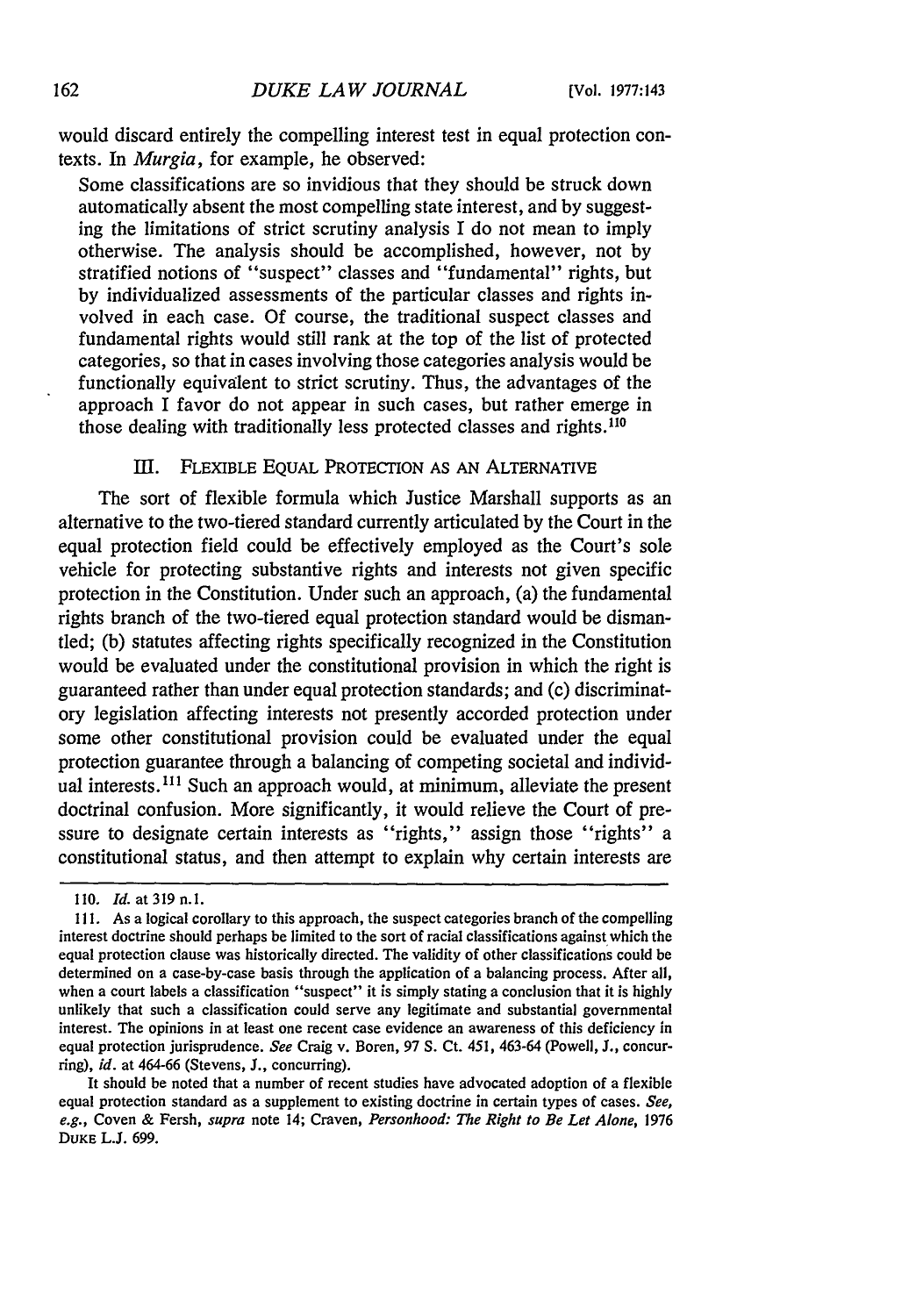within the scope of the Constitution and others are not, and why certain "rights" within the document's "implied" scope enjoy a more privileged status—irrespective of the circumstances in which they are asserted—than others which the Constitution is also said to protect.

In a sense, a flexible equal protection standard would not possess the clarity of the two-tiered approach in which the critical question is simply whether a regulation will be subjected to strict scrutiny—and almost certainly be struck down-or merely to the requirements of rationality-and almost certainly be upheld. As cases were decided, however, the mode of analysis employed by the Court in weighing the competing interests at issue would probably become increasingly well-defined. Moreover, while under such an approach the Court could never entirely escape the charge that it was acting as a super-legislature ruling on the wisdom of challenged legislation, it would at least not be arrogating to itself the authority to graft new rights onto the Constitution-rights which would be controlling and perhaps extended in reach in future cases and which, if labeled "fundamental," might be insulated from all governmental interference.

A flexible conception of substantive due proocess could serve essentially the same purpose as a flexible equal protection standard, of course, and reliance on due process would enable the Court to avoid the difficulties sometimes encountered in attempting to place certain categories of cases into an equal protection mold. There are a number of reasons, however, why resort to a flexible due process standard would be unsatisfactory—why, in fact, the doctrine of substantive due process should be discarded entirely.

In the first place, the force of precedent is clearly against its use. The Court appears to have abandoned substantive due process entirely in economic cases, except perhaps in the most abstract sense. 112 Indeed, the anti-substantive due process tone of Justice Black's opinion for the Court in one such modem case, *Ferguson v. Skrupa,113* was so strong that Justice Harlan felt compelled to append a brief statement implying that he, at least, would still require that economic regulations have some "rational relation to a constitutionally permissible objective."<sup>114</sup> Justice Stewart was probably correct when he asserted in a brief concurrence filed in *Roe v. Wade*<sup>115</sup> that

113 372 U.S. 726 (1963).

<sup>112.</sup> Indicative of the Court's current attitude toward economic due process is North Dakota State Bd. of Pharmacy v. Snyder's Drug Stores, Inc., 414 U.S. 156, 164-67 (1973), upholding a state statute requiring that drug stores be owned or controlled by practicing pharmacists. *See also* Ferguson v. Skrupa, 372 U.S. 726 (1963); Olsen v. Nebraska *ex rel.* Western Reference & Bond Ass'n, Inc., 313 U.S. 236 (1941); United States v. Carolene Prod. Co., 304 U.S. 144 (1938); West Coast Hotel Co. v. Parrish, 300 U.S. 379 (1937). *See generally* McCloskey, *Economic Due Process and the Supreme Court: An Exhumation and Reburial,* 1962 Sup. CT. REv. 34, 36-40.

<sup>114.</sup> *Id.* at 733 (Harlan, **J.,** concurring).

<sup>115. 410</sup> U.S. 113 (1973) (Stewart, **J.,** concurring).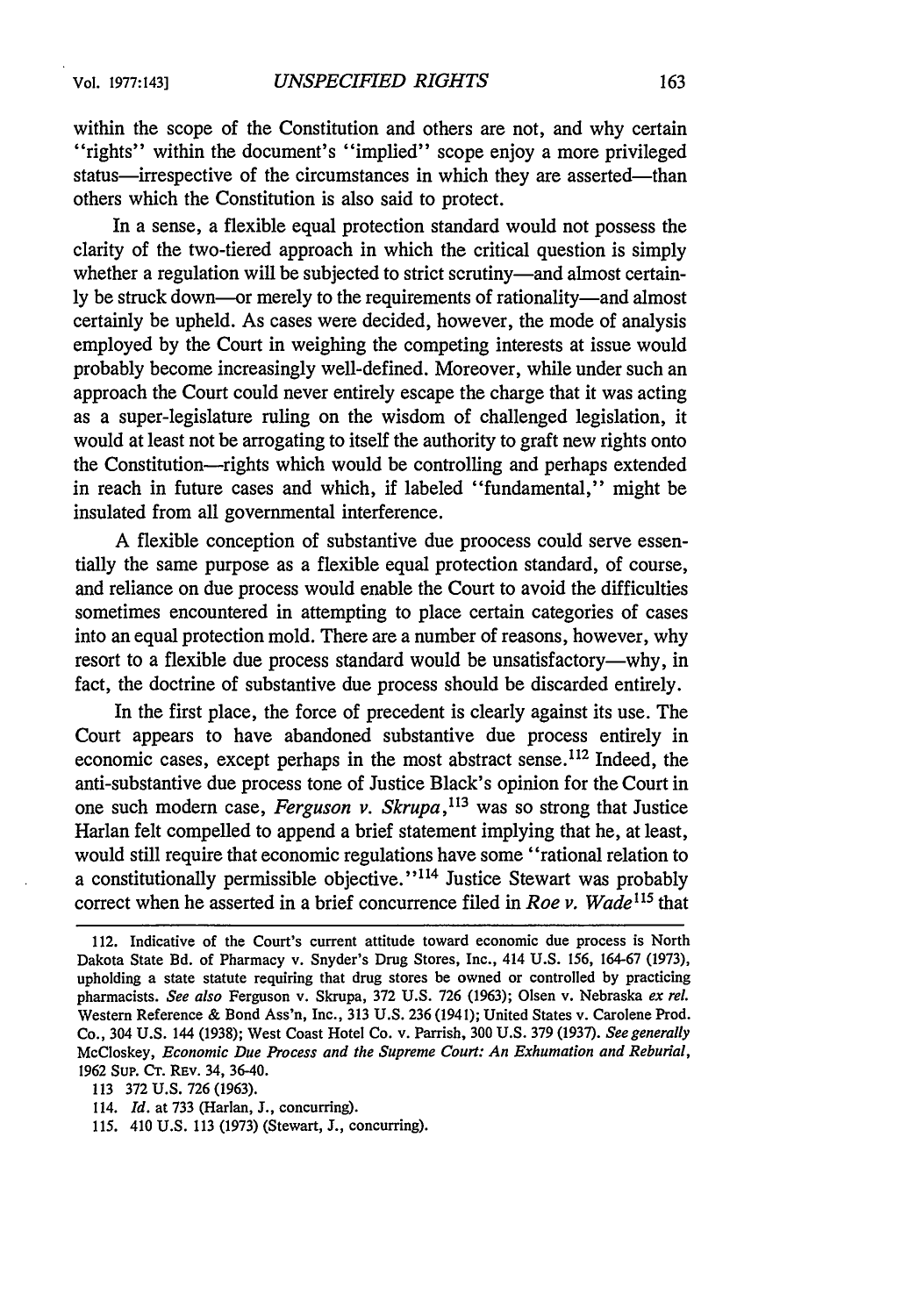the modern Court, *Skrupa* to the contrary, had never abandoned substantive due process completely. **116** But he was extremely hard-pressed to cite examples of modern cases bearing on the notion that "the 'liberty' protected by the due process clause of the Fourteenth Amendment covers more than those freedoms explicitly named in the Bill of Rights." **117 Of** the cases he cited in support of the survival of nonprocedural due process, three pre-dated the 1937 revolution in the Court's conception of substantive due process; **18** two recognized a right to international travel,  $^{119}$  but both of these cases could be conceptualized constitutionally as first amendment cases, and the decision in one of them120 rested on statutory grounds; two others involved a right of interstate travel not grounded in the due process guarantee; 121 one was a voting case which employed the rhetoric of the fundamental rights branch of modern equal protection analysis; 122 one involved racial discrimination and the equal protection element in the fifth amendment's due process clause;<sup>123</sup> and another  $124$  might be viewed as a free association case.<sup>125</sup>

Moreover, even though a form of substantive due process apparently did survive the 1937 revolution, the standard applied in economic cases is the extremely lenient one of rationality. And it seemed clear, until the 1973 abortion decisions<sup>126</sup> at least, that the same lenient scrutiny would be given regulations affecting non-economic freedom. In a concurring opinion registered in *Shapiro v. Thompson,127* for example, Justice Stewart contrasted the constitutional status of the right of interstate travel at issue there with the right of international travel recognized in *Kent v. Dulles128 and Aptheker v. Secretary of State.* <sup>129</sup> The right to interstate travel, he asserted, was a fundamental right of citizenship which could be regulated only on a showing of compelling governmental interest. As such, it was to be distinguished from the right to foreign travel, which Justice Stewart implicitly characterized as "a mere conditional liberty subject to regulation and control under conventional [read lenient] due process or equal protection standards." **1 30**

- 121. Shapiro v. Thompson, 394 U.S. 618 (1969); United States v. Guest, 383 U.S. 745 (1966).
- 122. Carrington v. Rash, 380 U.S. 89 (1965).
- 123. Boiling v. Sharpe, 347 U.S. 497 (1954).
- 124. Schware v. Board of Bar Examiners, 353 U.S. 232 (1957).
- 125. *Cf. id.* at 247-48.
- 126. Roe v. Wade, 410 U.S. 113 (1973); Doe v. Bolton, 410 U.S. 179 (1973).
- 127. 394 U.S. 618, 642 (1969) (Stewart, J., concurring).
- 128. 357 U.S. 116 (1958).
- 129. 378 U.S. 500 (1964).
- 130. 394 U.S. at 643 n.1.

<sup>116.</sup> *Id.* at 167-68.

<sup>117.</sup> *Id.* at 168.

<sup>118.</sup> Pierce v. Society of Sisters, 268 U.S. 510 (1925); Meyer v. Nebraska, 262 U.S. 390 (1923); Truax v. Raich, 239 U.S. 33 (1915).

<sup>119.</sup> Aptheker v. Secretary of State, 378 U.S. 500 (1964); Kent v. Dulles, 357 U.S. 116 (1958).

<sup>120.</sup> *See* Kent v. Dulles, 357 U.S. 116, 125 (1958).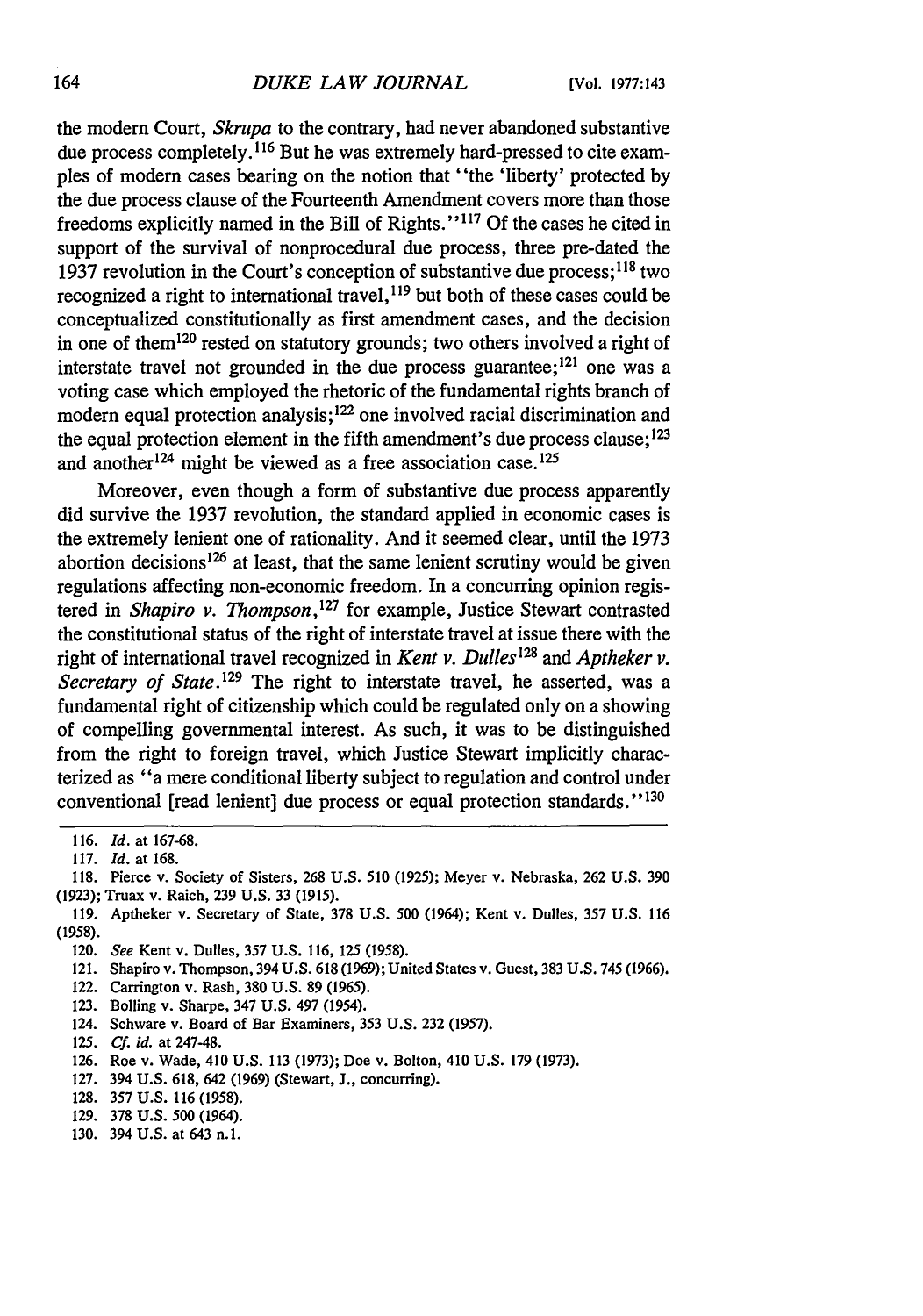The present Court is apparently pursuing a rigid, two-tiered approach to substantive due process in which certain activities are characterized as fundamental rights and their regulation subjected to strict scrutiny while others (e.g., the freedom of personal appearance "assumed" to exist in *Kelley v. Johnson)13I* are accorded meager status. This approach, too, would appear to have little support in precedent. It is true that modern fourteenth amendment "incorporation" cases<sup>132</sup> and those defining the scope of due process as embodying a general requirement of "fair" proceedings<sup>133</sup> have employed fundamental rights rhetoric. And while the implication of such cases would appear to be that *only* fundamental rights are to be given any degree of due process protection, there is some semblance of precedential support for the present Court's dual substantive due process approach in the combination of the rhetoric of these cases and that of early economic cases giving a special emphasis to "liberty of contract"<sup>134</sup> with the rhetoric of modern cases subjecting economic regulations to lenient scrutiny under substantive due process. Even so, the process is a strained one. Moreover, a rigid, two-tiered approach to substantive due process suffers from the same problems which Justice Marshall has seen in the application of such a formula in equal protection litigation.

Avoidance of doctrinal overload is another reason for rejecting further reliance on substantive due process. In the incorporation cases, the fourteenth amendment due process clause has served as a sort of constitutional shorthand for most Bill of Rights guarantees—even though the Bill of Rights itself includes a virtually identical clause, and the language of the due process clause seems ill-suited for this function in light of the generally accepted notion of modern cases that incorporated rights will have the same status under the fourteenth amendment that they enjoy under the first eight.<sup>135</sup> Due process is also a general guarantee of "fundamentally fair"

<sup>131. 425</sup> U.S. 238, 244 (1976).

<sup>132.</sup> The "incorporation" doctrine posits that certain of the limitations on federal power embodied in the Bill of Rights are incorporated in, and made applicable to the states by, the due process clause of the fourteenth amendment. Notable incorporation cases include Benton v. Maryland, 395 U.S. 784 (1969) (states subject to prohibition on former jeopardy); Duncan v. Louisiana, 391 U.S. 145 (1968) (states subject to sixth amendment jury trial provisions); Washington v. Texas, 388 U.S. 14 (1967) (right of accused to compulsory process for securing witnesses in his defense); Klopfer v. North Carolina, 386 U.S. 213 (1967) (speedy trial provisions); Pointer v. Texas, 380 U.S. 400 (1965) (defendant's right to cross-examine witnesses); Malloy v. Hogan, 378 U.S. 1 (1964) (privilege against self-incrimination); Gideon v. Wainwright, 372 U.S. 335 (1963) (right to assistance of counsel). *See generally* Palko v. Connecticut, 302 U.S. 319, 323-28 (1937).

<sup>133.</sup> *See, e.g., In re* Winship, 397 U.S. 358 (1970) (due process requires proof beyond reasonable doubt in juvenile action analogous to adult criminal proceeding).

<sup>134.</sup> *E.g.,* Adkins v. Children's Hospital, 261 U.S. 525, 545 (1923); Lochner v. New York, 198 U.S. 45, 53 (1905).

<sup>135.</sup> *But see* Apodaca v. Oregon, 406 U.S. 404 (1972); Johnson v. Louisiana, 406 U.S. 356 (1972) (upholding against sixth amendment, due process and equal protection claims Oregon and Louisiana laws which permitted criminal conviction by less-than-unanimous jury).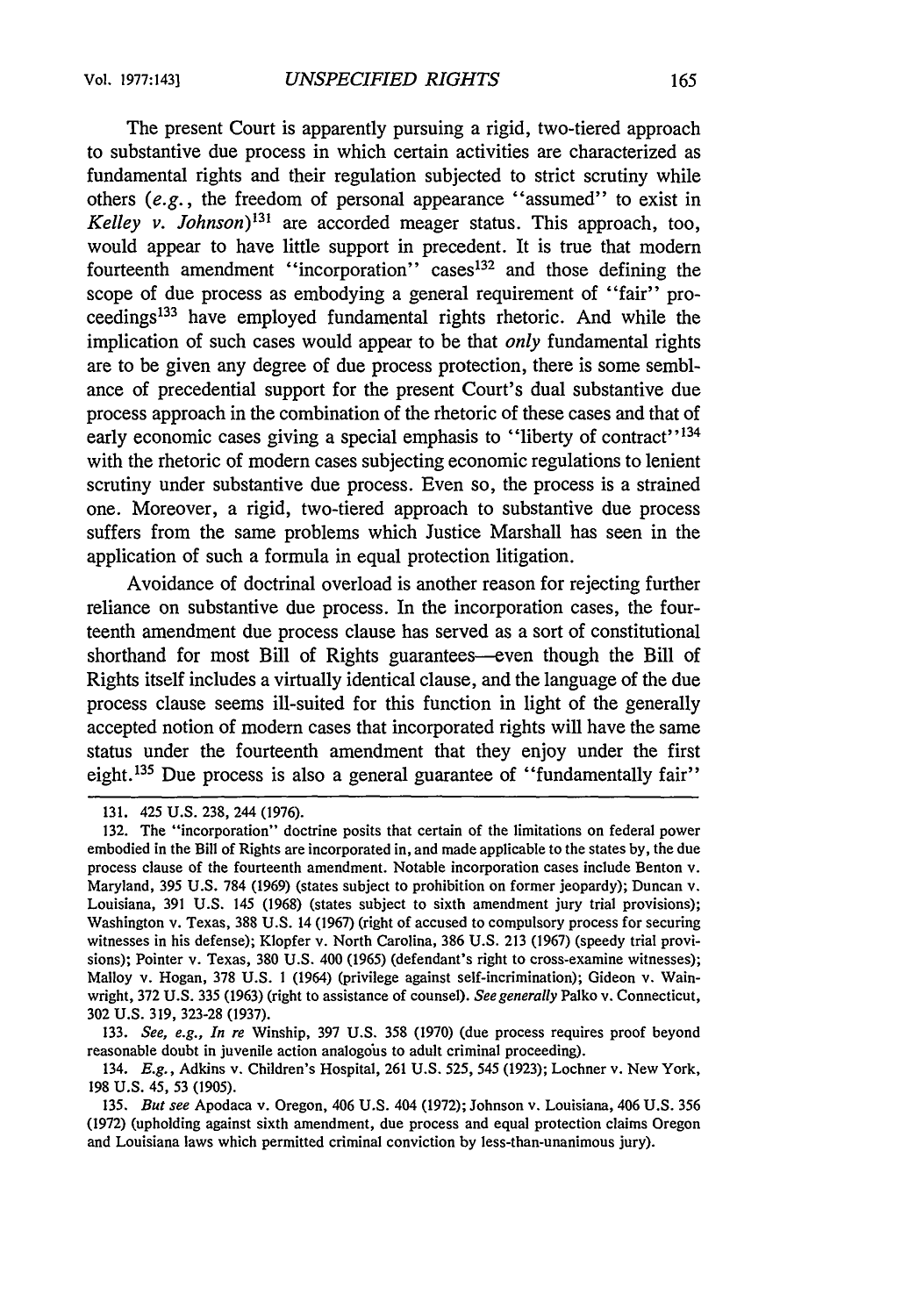proceedings in criminal cases, 136 has been employed to require notice and some sort of hearing in certain civil cases, <sup>137</sup> and was the vehicle for recent Court attacks on irrebuttable legal presumptions. **1 <sup>3</sup>**The addition of substantive due process to the list of functions which the guarantee is used to perform arguably may be said unduly to clutter modern doctrinal lines in the due process field.

The Court has never assigned the equal protection clause the wide variety of functions given the due process guarantee, and adoption of a flexible equal protection formula obviously would not substantially increase-indeed, would probably help to reduce-the likelihood of doctrinal overload in the equal protection field. Adoption of such an approach would also require little if any modification of precedent. While substantive due process has been largely dormant in the Supreme Court for the past forty years, the equal protection guarantee—"the usual last restort of constitutional arguments"<sup>139</sup> in an earlier era-has flourished. Furthermore, there would appear to be as much precedential support for a flexible formula as there is for the rigid, two-tiered standard which the Burger Court now purports to embrace. Beginning with *Skinner v. Oklahoma140* and *Korematsu v. United States*,<sup>141</sup> modern equal protection cases have held that certain discriminatory regulations are to be accorded stricter scrutiny than others; it was not until the latter years of the Warren era, however, that the Court's opinions began to suggest that there was only one degree of strict scrutinythe rigorous, compelling interest standard. Moreover, even certain of the later Warren era opinions invoking the compelling interest test suggested that the degree of stricter-than-traditional scrutiny to be given a challenged regulation would vary with "the facts and circumstances behind the law, the interests which the State claims to be protecting, and the interests of those who are disadvantaged by the classification." $142$ 

The Burger Court's purported rejection of a flexible formula and its restriction of the compelling interest test's fundamental rights branch to recognized rights grounded in some constitutional provision other than the equal protection guarantee render the test itself superfluous. Beyond this, the Court's position would appear to have little support in precedent. The

<sup>136.</sup> *E.g., In re* Winship, 397 U.S. 358 (1970).

<sup>137.</sup> *E.g.,* Wolff v. McDonnell, 418 U.S. 539 (1974); Goldberg v. Kelly, 397 U.S. 254 (1970).

<sup>138.</sup> *See* Bell v. Burson, 402 U.S. *535* (1971).

<sup>139.</sup> Buck v. Bell, 274 U.S. 200, 208 (1927).

<sup>140. 316</sup> U.S. 535 (1942) (Oklahoma statute providing for the sterilization of "habitual criminals").

<sup>141. 323</sup> U.S. 214 (1944) (order promulgated by the Commanding General of the Western Defense command pursuant to an executive order, directing the exclusion of all persons of Japanese ancestry from a described West Coast Military Area).

<sup>142.</sup> Williams v. Rhodes, 393 U.S. 23, 30 (1968) (footnote omitted). *See also* Carrington v. Rash, 380 U.S. 89, 93 (1965).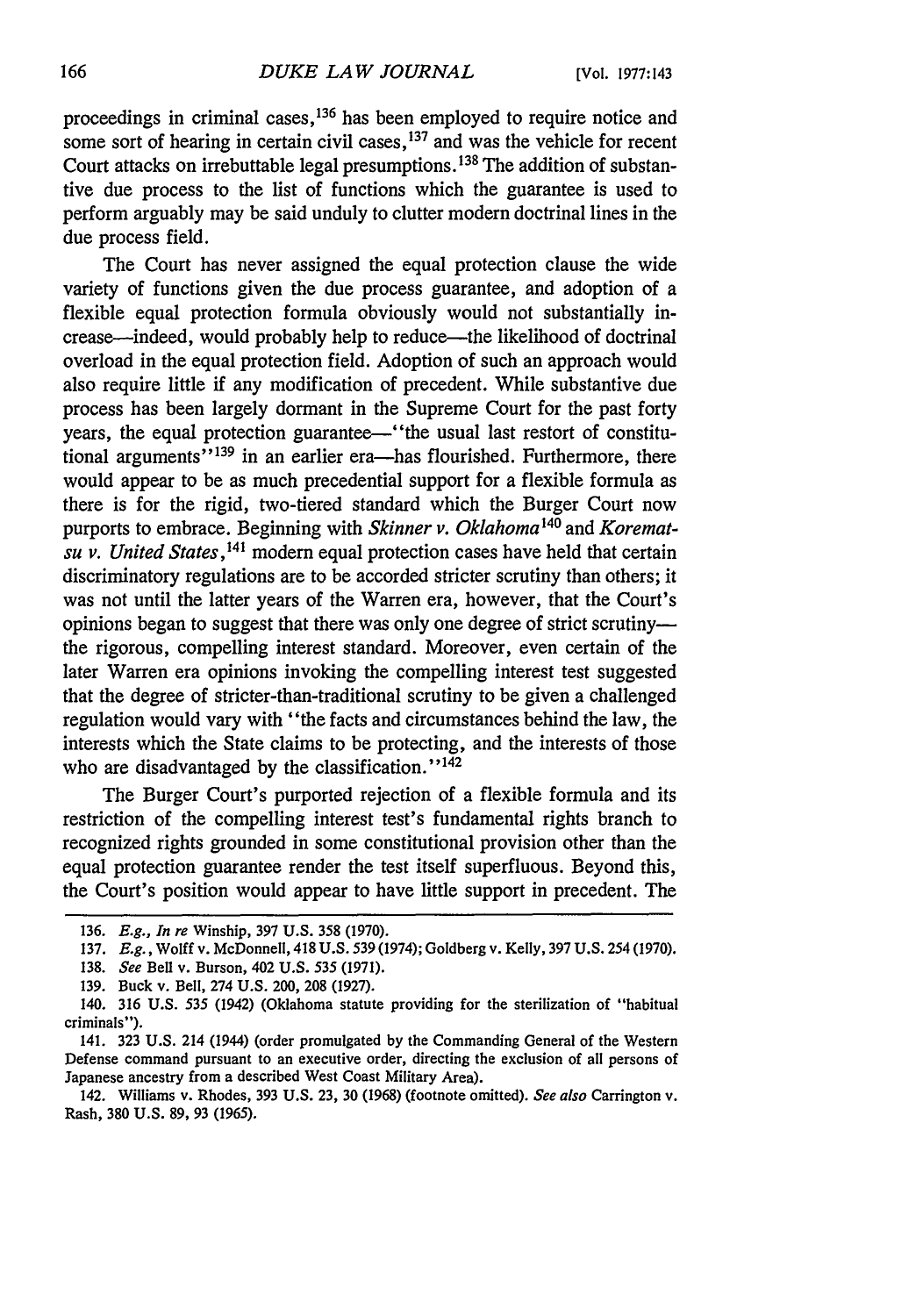fundamental rights branch of equal protection analysis had its genesis in Justice Douglas' opinion for the Court in *Skinner v. Oklahoma*.<sup>143</sup> When Justice Douglas spoke in *Skinner* of procreation as "one of the basic civil rights of man," $144$  it is doubtful that he--or most of the members of the Court for which he spoke-was asserting that the Constitution guaranteed such a right apart from the equal protection context. After all, *Skinner* was decided during the period of the Court's intense frontal assault on prior Supreme Court judicial legislation in the economic field. Procreation can be viewed as a recognized constitutional guarantee only if one considers it implicit in the right of privacy,<sup>145</sup> and the Court did not incorporate the privacy concept into the scope of recognized constitutional rights until decades after the *Skinner* decision. 146 Likewise, certain other "fundamental rights" recognized by the Warren Court can be conceptualized as having some constitutional basis independent of equal protection only through resort to the convenient vacuity of the privacy concept. 147 And certainly the right to vote in state elections, which the Warren Court recognized in a variety of equal protection contexts and characterized in a variety of ways,<sup>148</sup> could only have been bottomed in the equal protection guarantee. Finally, of course, strict scrutiny of state school segregation in *Brown v. Board of Education'49* and companion cases was triggered not by application of the concept of suspect categories, but by Chief Justice Warren's conclusion for the Court that an opportunity to an education, "where the state has undertaken to provide it, is a right which must be made available to all on equal terms" <sup>150</sup> -even though the Constitution clearly does not guarantee any right to an equal education. The restrictive reading which the Burger Court has given modem equal protection precedents in *Rodriguez* and related cases, then, is profoundly unconvincing.

Any precedential problems to which adoption of a flexible formula might give rise are further obviated by the Burger Court's own willingness to follow a flexible approach in certain cases, while simultaneously giving lip service to the rigid, two-tiered standard. At times, moreover, the Court

<sup>143. 316</sup> U.S. 535 (1942).

<sup>144.</sup> *Id.* at 541.

<sup>145.</sup> As did the *Rodriguez* majority, San Antonio Indep. School Dist. v. Rodriguez, 411 U.S. 1, 34 n.76 (1973).

<sup>146.</sup> This was accomplished in Griswold v. Connecticut, 381 U.S. 479 (1965).

<sup>147.</sup> *See, e.g.,* Levy v. Louisiana, 391 U.S. 68,71 (1968) (the right to an "intimate, familial" relationship); Loving v. Virginia, 388 U.S. 1 (1967) (the right to marry).

<sup>148.</sup> *See, e.g.,* Harper v. Virginia Bd. of Elections, 383 U.S. 663 (1966); Reynolds v. Sims, 377 **U.S.** 533 (1964).

<sup>150.</sup> *Id.* at 493. Chief Justice Warren's opinion in Boiling v. Sharpe, 347 U.S. 497 (1954), invalidating segregation in District of Columbia schools, did rely, of course, on suspect categories rhetoric.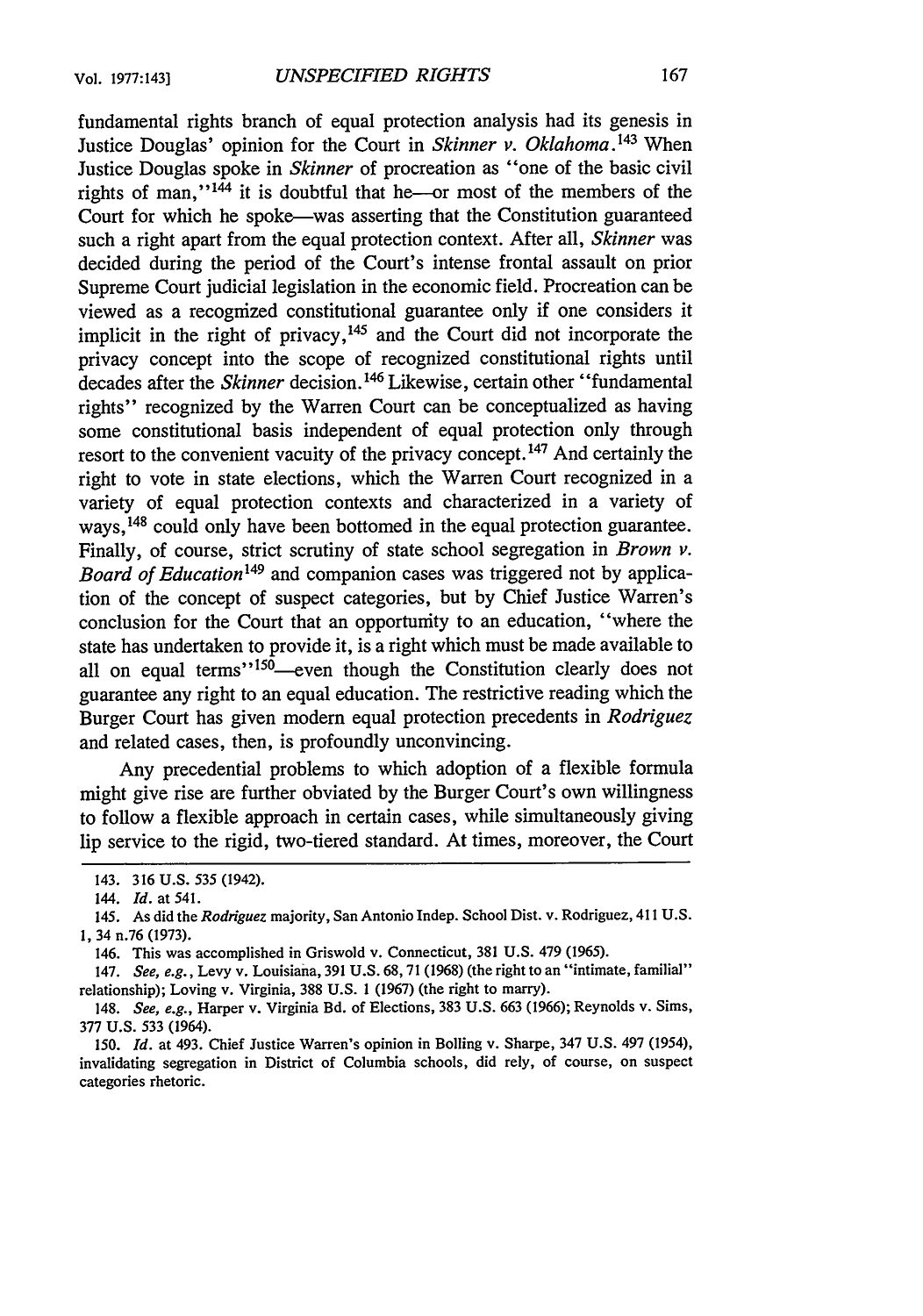has appeared to embrace openly a flexible conception of equal protection. The Court's opinion in *Bullock v. Carter*,<sup>151</sup> invalidating Texas' scheme of exorbitant candidate filing fees, is perhaps most illustrative. Chief Justice Burger, a critic of the compelling interest test's inflexibility,  $152$  spoke for the *Bullock* Court. Burger conceded that the Court had "not heretofore attached such fundamental status to candidacy as to invoke a rigorous standard of review." He added, however, that the rights of voters and candidates could not be neatly separated and that the Texas filing system had the effect of limiting voter choice by restricting candidate access to the ballot. The mere "existence of such barriers," he asserted, did "not of itself compel close scrutiny." Instead, it was "essential to examine in a realistic light the extent and nature of their impact on voters."<sup>153</sup> Since the filing system had "a real and appreciable impact" and the impact was "related to the resources of the voters," close scrutiny was necessary. This meant, the Chief Justice concluded, that the regulations must be "found reasonably necessary to the accomplishment of legitimate state objectives." *1 54*

Chief Justice Burger's line of reasoning in *Bullock* closely parallels the approach which Justice Marshall has advanced, particularly the reasoning of the latter's *Rodriguez* dissent. While leaving the precise standard of scrutiny somewhat obscure, the Chief Justice clearly articulated a standard of review for the Texas filing system which was both more rigorous than the traditional formula and less demanding than the requirements of the compelling interest doctrine. Indeed, all that would appear to remain is for the Court simply to acknowledge candidly its acceptance of a flexible approach, clarify its position, and follow it consistently in equal protection litigation.

# IV. CONCLUSION

There are those on and off the Supreme Court, of course, who will view the pliable nature of the flexible approach to equal protection as its principal weakness. Those of one persuasion will complain that adoption of a flexible formula may jeopardize interests (and classes) whose regulation is now subject to the virtually insurmountable requirements of the compelling interest test. Others will argue that the standard, like the substantive due process standard of early economic cases, leaves no limit but the sky to the interventionist tendencies of activist judges. The short answer to both

<sup>151.</sup> *405* U.S. 134 (1972).

*<sup>152.</sup> See, e.g.,* Dunn v. Blumstein, 405 U.S. 330, 363-64 (1972) (Burger, C.J., dissenting), where the Chief Justice observed that to review governmental classifications under the compelling interest standard "is to condemn them all. So far as I am aware, no state law has ever satisfied this seemingly insurmountable standard, and I doubt one ever will, for it demands nothing less than perfection."

<sup>153.</sup> Bullock v. Carter, 405 U.S. 134, 142-43 (1972).

<sup>154.</sup> *Id.* at 144.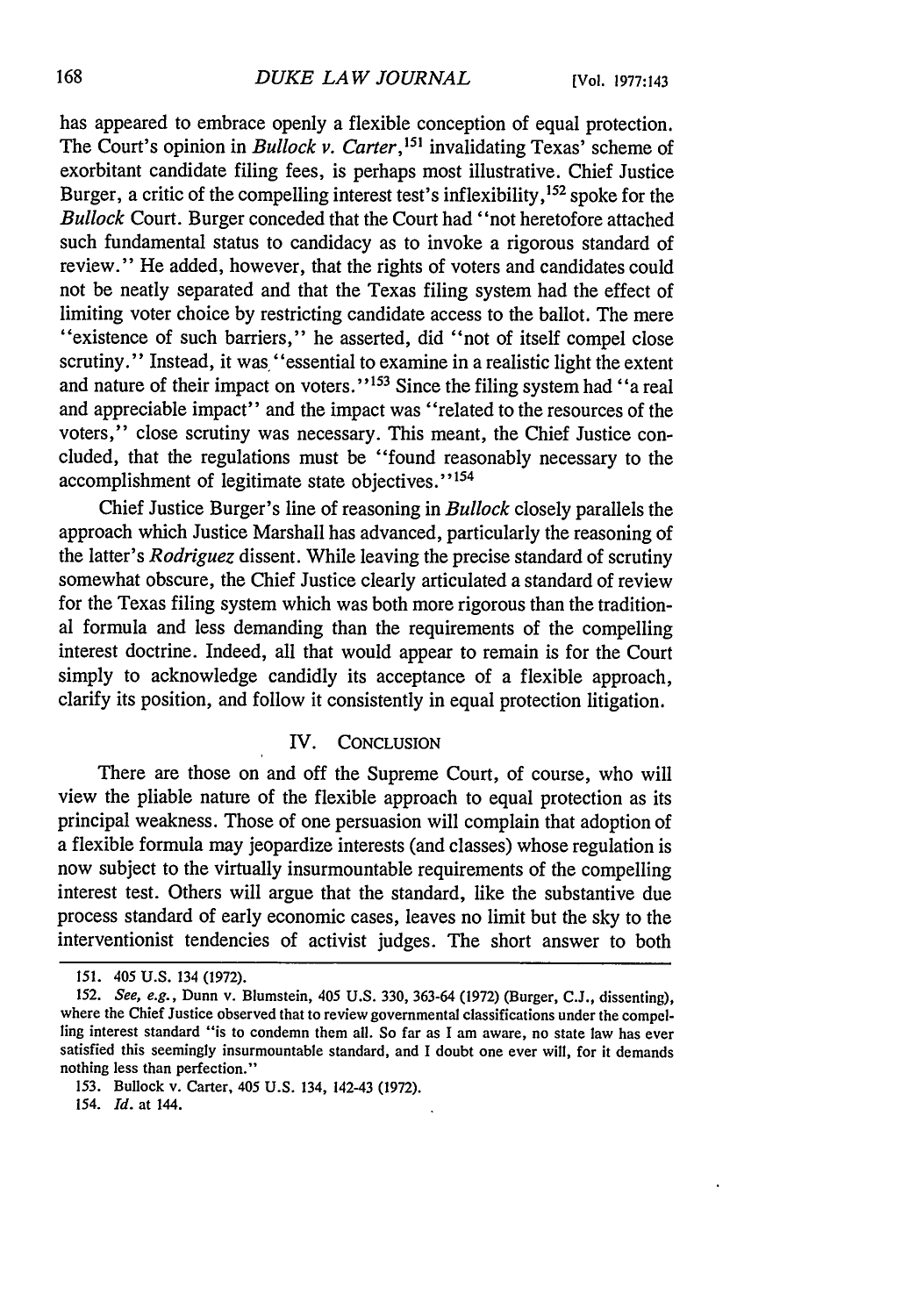groups is that the dangers they see in the Court's adoption of a flexible conception of equal protection will always be present on the Court, regardless of its doctrinal inclinations. As certain Burger Court decisions indicate, particular interests and classes can simply be removed from the categories now accorded strict scrutiny protection.  $155$  By the same token, there would appear to be no limit to the number of interests which can be characterized as rights "implicit" in the Constitution's scope.

In rejecting rigorous scrutiny of the discriminatory welfare regulations at issue in *Dandridge v. Williams*,<sup>156</sup> Justice Stewart observed that strict review "of state economic or social regulation . . .would be far too reminiscent of an era when the Court thought the Fourteenth Amendment gave it power to strike down state laws 'because they may be unwise, improvident, or out of harmony with a particular school of thought.' ''<sup>157</sup> With due respect, however, Justices on the modern Court, with the possibile exception of Justice Black, have always been willing—albeit with varying degrees of enthusiasm-to go beyond rights spelled out in the Constitution in reviewing challenged legislation.<sup>158</sup> The members of the Burger Court are no exception, as the 1973 abortion decisions make perfectly clear.

Beyond a point-however wavering and uncertain that point may be-the legislative tendencies of Supreme Court Justices cannot be excused as the natural consequence of the Court's obligation to interpret a vaguely worded constitutional text. Rather, they are an affront to separation of powers and the concept of a written constitution. Even so, such tendencies would appear to be an inevitable ingredient of Supreme Court decisionmaking, whatever the Court's composition. The ultimate question, then, is not

156. 397 U.S. 471 (1970).

157. *Id.* at 484.

<sup>155.</sup> Compare, for example, the Burger Court opinions in Mathews v. Lucas, 427 U.S. 495 (1976), and San Antonio Indep. School Dist. v. Rodriguez, 411 U.S. **1** (1973), with those of the Warren Court in Levy v. Louisiana, 391 U.S. 68 (1968), and Brown v. Board of Educ., 347 U.S. 483 (1954).

<sup>158.</sup> Justice Black opposed use of equal protection as "a handy instrument to strike down state laws which the Court feels are based on bad governmental policy," Harper v. Virginia Bd. of Elections, 383 U:S. 663, 673 (1966) (dissenting), and once said even of the lenient, rational basis standard of equal protection: "I regret to become involved at all in this formula useful only to invalidate state laws objectionable to the Court." Handwritten note on file in the Frank Murphy Papers, Michigan Historical Collection, University of Michigan. He also doubted whether the equal protection guarantee should ever have been given any semantic meaning or extended in reach beyond racial classifications. Interview with Hugo L. Black, Washington, D.C., July 6, 1971. In selected issue areas, however, he joined the Court's modern extensions of equal protection doctrine, and seemed to ascribe to the guarantee a more flexible meaning than he attached to other constitutional guarantees. Yarbrough, *Justices Black and Douglas: The Judicial Function and the Scope of Constitutional Liberties,* 1973 **DUKE** L.J. 441,472-83. Asked for his definition of an "invidious" discrimination, he would reply with a smile, "I don't know, no one knows," but would add that, in the final analysis, "we must make a judgment on the basis of [each] case." Interview with Hugo L. Black, *supra.*